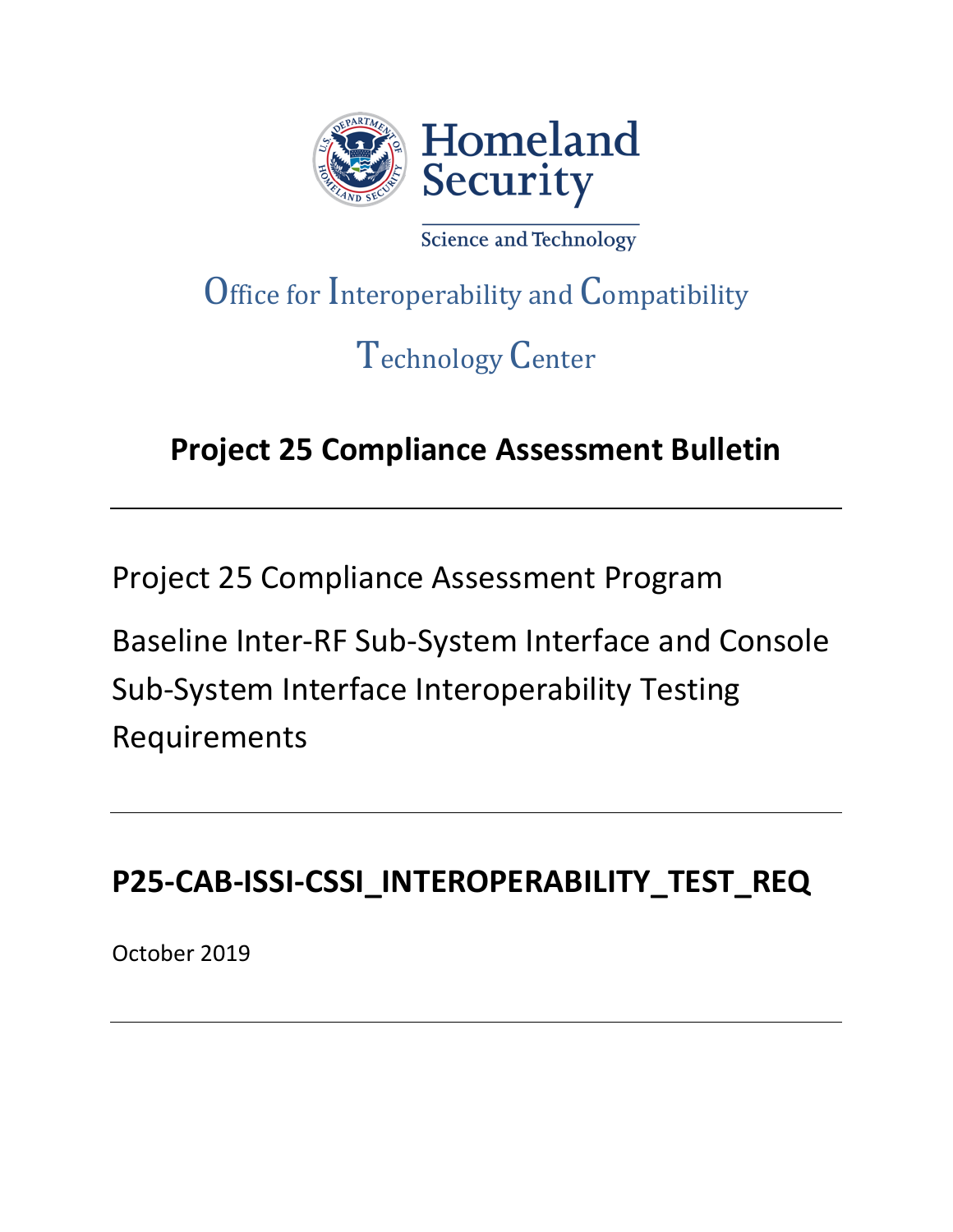## **Notice of Disclaimer and Limitation of Liability**

The Project 25 Compliance Assessment Program (P25 CAP) provides equipment purchasers demonstrated evidence of a product's compliance with a select group of requirements within the suite of P25 standards. The test procedures used to validate these requirements are also part of the P25 suite of standards. Although successful tests will demonstrate P25 compliance for the specific requirements tested, the conclusions drawn from these tests do not apply to every environment or individual users' needs. P25 CAP-mandated tests only demonstrate product compliance with the test procedures listed in the Supplier's Declaration of Compliance and, therefore, only attest to a product's compliance with specific requirements within the P25 Standard.

| <b>Version</b>         | Date       | <b>Description</b>                                                                                                                                                                                                                                                 |
|------------------------|------------|--------------------------------------------------------------------------------------------------------------------------------------------------------------------------------------------------------------------------------------------------------------------|
| Draft                  | 6/20/2014  | Revised dates and made minor editorial changes. Changed Responders<br>Knowledgebase links to First Responder Group links.                                                                                                                                          |
| Draft<br>(For PC)      | 3/03/2015  | Final release version for public comment (PC) approved on March 3,<br>2015. Posted for PC on March 19, 2015.                                                                                                                                                       |
| Draft 2<br>(For PC)    | 6/30/2015  | Incorporates public comment-resolution candidates. Posted again for PC<br>the week of June 30, 2015.                                                                                                                                                               |
| 2016<br>Release        | 8/17/2016  | Addresses March and July 2015 public comments. Posted for general<br>use on August 17, 2016.                                                                                                                                                                       |
| 2019 draft<br>(For PC) |            | Document only addresses Interoperability testing; TDMA testing and<br>Console testing added to FDMA testing; testing broken into three testing<br>scenarios: ISSI-RFSS, CSSI-RFSS, CSSI-Console. Role Combinations added<br>to testing. Posted for public comment. |
| Version 1              | 10/01/2019 | Updated based on public comments.                                                                                                                                                                                                                                  |

## **Revision History**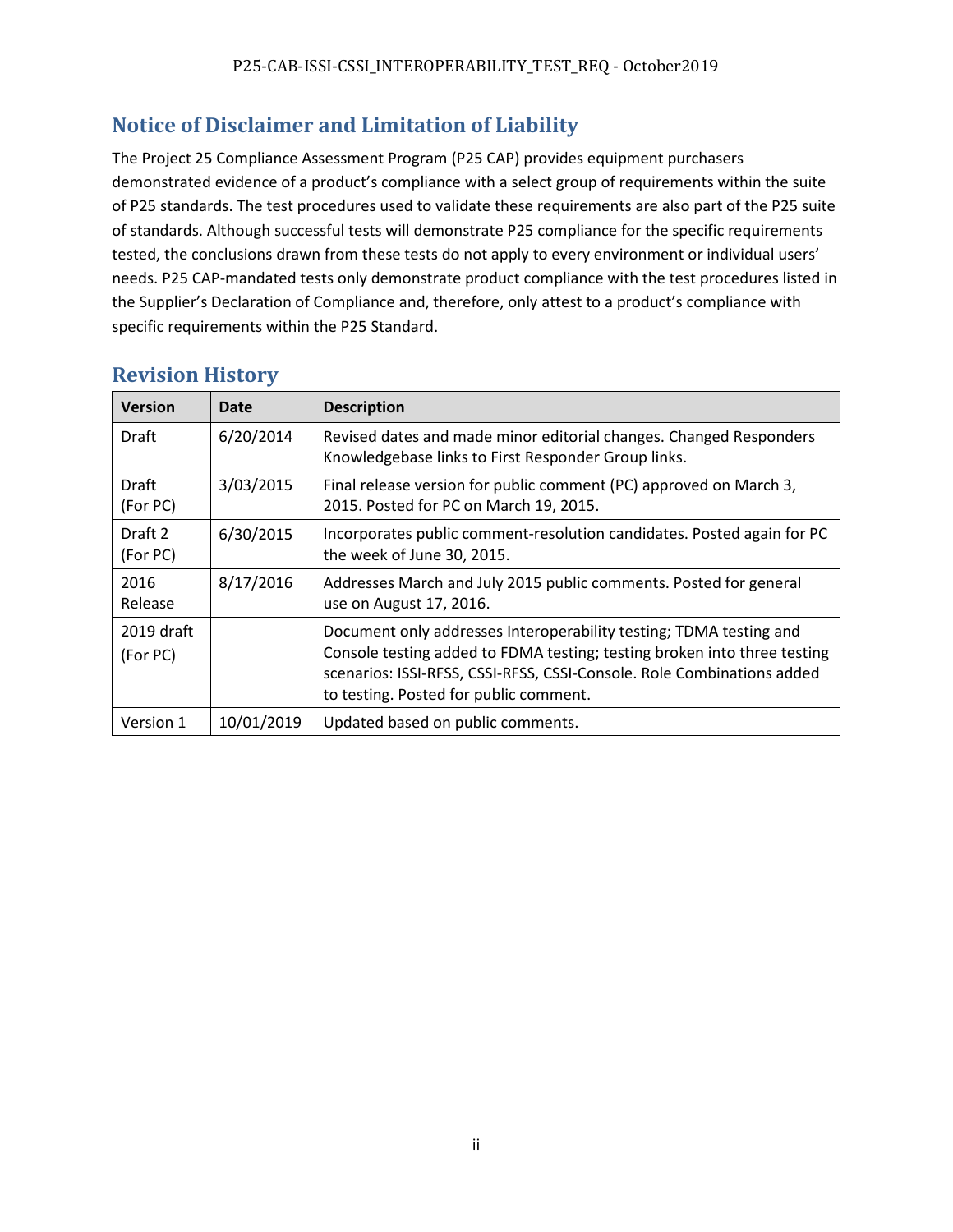## **Contents**

| $\mathbf{1}$ |       |  |
|--------------|-------|--|
| 1.1          |       |  |
| 1.2          |       |  |
| 1.3          |       |  |
| 1.4          |       |  |
| 1.5          |       |  |
| 1.6          |       |  |
| $2^{\circ}$  |       |  |
| 2.1          |       |  |
| 2.2          |       |  |
| 2.3          |       |  |
| 2.4          |       |  |
| 2.5          |       |  |
| 2.6          |       |  |
|              | 2.6.1 |  |
|              | 2.6.2 |  |
|              | 2.6.3 |  |
|              | 2.6.4 |  |
|              | 2.6.5 |  |
|              | 2.6.6 |  |
|              | 2.6.7 |  |
|              | 2.6.8 |  |
| 3            |       |  |
| 3.1          |       |  |
| 3.2          |       |  |
| 3.3          |       |  |
|              |       |  |
| 4.1          |       |  |
| 4.2          |       |  |
| 4.3          |       |  |
| $5 -$        |       |  |
| 5.1          |       |  |
| 5.2          |       |  |
| 5.3          |       |  |
| 6            |       |  |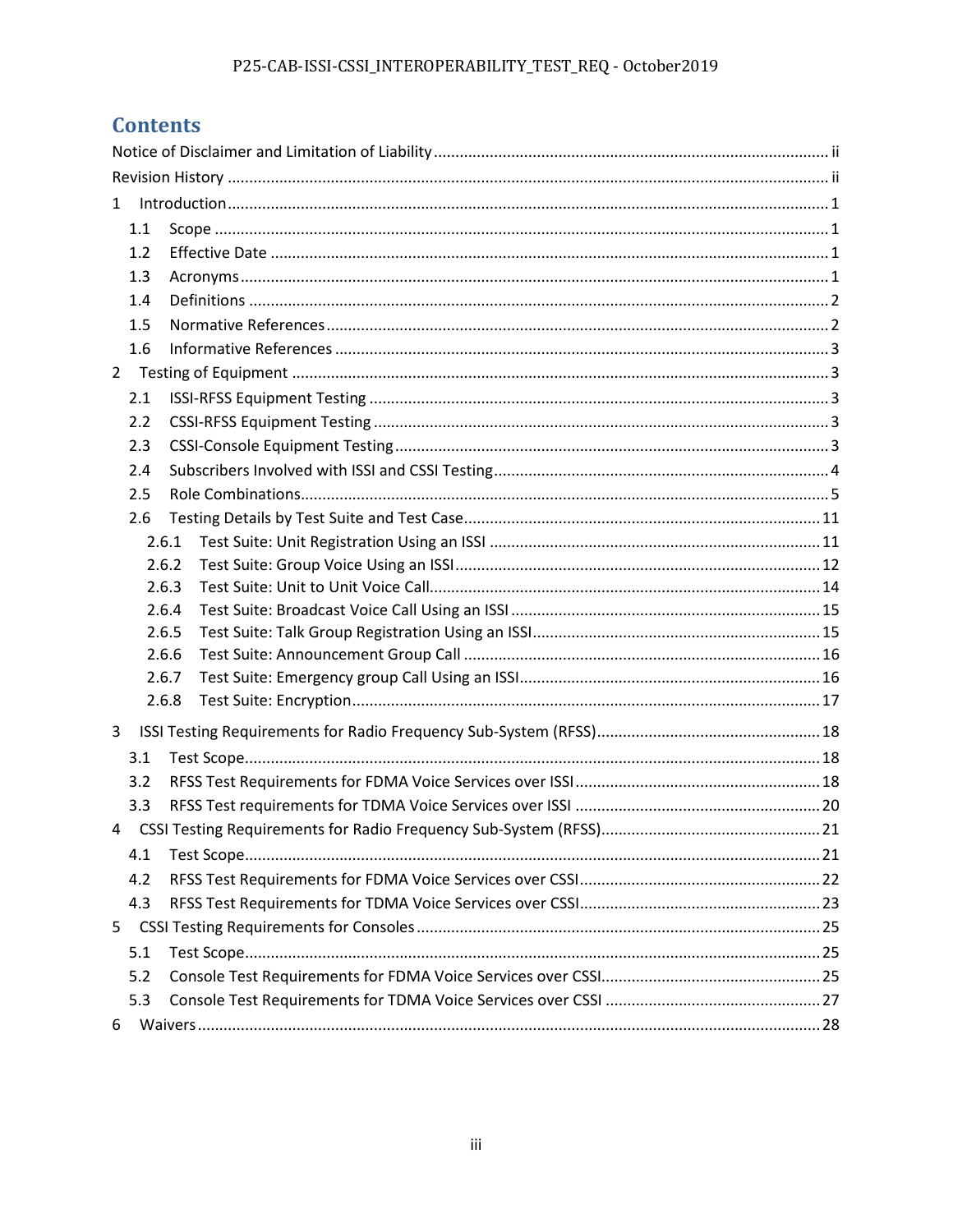## **Tables**

| Table 4. Role Combination Descriptions for ISSI-RFSS Talkgroup Registration Testing7       |  |
|--------------------------------------------------------------------------------------------|--|
|                                                                                            |  |
|                                                                                            |  |
|                                                                                            |  |
| Table 8. Role Combination Descriptions for CSSI-RFSS Talkgroup Registration Testing9       |  |
|                                                                                            |  |
| Table 10. Role Combination Descriptions for CSSI-Console Talkgroup Call Testing10          |  |
| Table 11. Role Combination Descriptions for CSSI-Console Talkgroup Registration Testing 10 |  |
|                                                                                            |  |
|                                                                                            |  |
|                                                                                            |  |
|                                                                                            |  |
|                                                                                            |  |
|                                                                                            |  |
|                                                                                            |  |
|                                                                                            |  |
|                                                                                            |  |
|                                                                                            |  |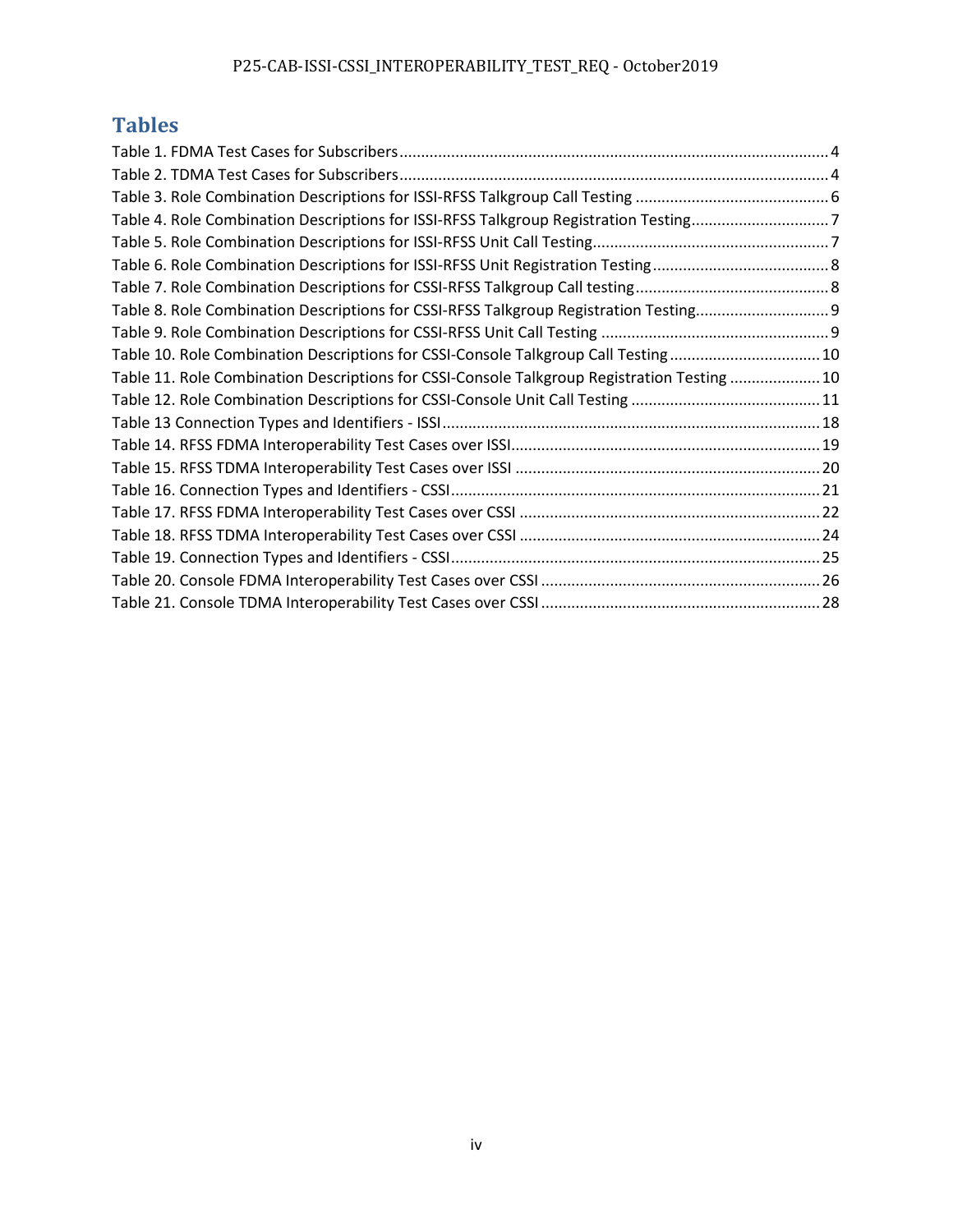## **1 Introduction**

The Department of Homeland Security (DHS) Science and Technology Directorate's (S&T) Office for Interoperability and Compatibility Technology Center (OIC-TC) Project 25 Compliance Assessment Program (P25 CAP) is a voluntary program that allows P25 equipment suppliers to formally demonstrate their products' compliance with a select group of requirements within the suite of P25 standards. The purpose of the program is to provide emergency response agencies with evidence that the communications equipment they are purchasing meet P25 standards for performance, conformance and interoperability.

The program requires test laboratories to demonstrate their competence through a rigorous and objective assessment process. Such a process promotes the user community's confidence in, and acceptance of, test results from DHS-recognized laboratories. All equipment suppliers that participate in the P25 CAP must use DHS-recognized laboratories to conduct performance, conformance and interoperability tests on their products. P25 equipment suppliers will release Summary Test Report (STR) and Supplier's Declaration of Compliance (SDOC) documents based on the Detailed Test Report (DTR) from the DHS-recognized laboratory(s) that performed the product testing. This documentation will serve to increase the public's confidence in the performance, conformance and interoperability of P25 equipment.

Performance, conformance and interoperability issues are likely to occur in all communications technologies and especially in ones like P25 with protocols that constantly adapt to changing user requirements. Users should seek to address such problems with the supplier first, then with TIA TR8.25, and then within the P25 CAP and, notably, before product launch and deployment. Further, the declaration of compliance-related documents developed by program participants will provide useful technical information about the equipment.

#### Scope

Federal grant funding guidance states that grantees using federal funds to purchase P25 equipment should obtain evidence that the equipment has been tested in a manner consistent with P25 CAP. The evidence should show the equipment has been tested based on all of the applicable, published P25 CAP Compliance Assessment Bulletins (CAB) covering performance, conformance and interoperability. The SDOC documents posted to th[e Project 25 Compliance Assessment Program \(P25 CAP\)](https://www.dhs.gov/science-and-technology/p25-cap) DHS website provides that evidence. This CAB lists interoperability test cases for the P25 Console Sub-System Interface (CSSI) and the P25 Inter Sub-System Interface (ISSI).

## Effective Date

This Compliance Assessment Bulletin becomes effective on October 1, 2019.

#### Acronyms

- **CSS** Console Sub System
- **cSU** Console Subscriber Unit
- **CSSI** Console Sub System Interface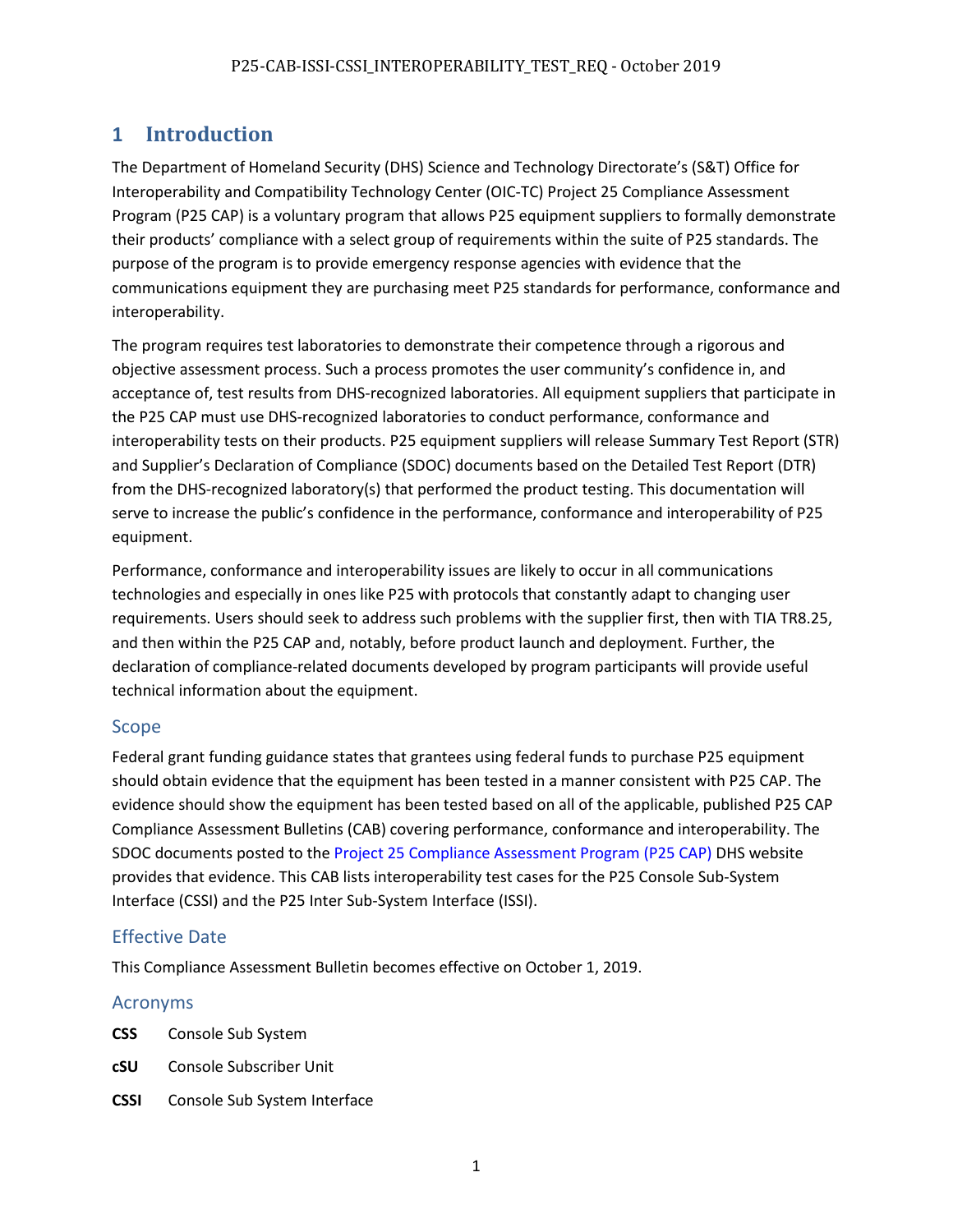#### P25-CAB-ISSI-CSSI\_INTEROPERABILITY\_TEST\_REQ - October 2019

- **CST** Console Supporting the Testing
- **CUT** Console under Test
- **ISSI** Inter Sub System Interface
- **mSU** mobile Subscriber Unit
- **SU** Subscriber Unit
- **RFSS** Radio Frequency Sub System
- **RST** RFSS Supporting the Testing
- **RUT** RFSS under Test
- **WACN** Wide Area Communications Network

#### **Definitions**

**Console based on CSS equipment**: A console that is based on console sub system equipment and does not have any connection to RF sites

**Console integrated with RFSS equipment**: A console that exists within an RFSS with RF sites; a.k.a. native console

**CST:** The Console equipment used in the testing of the RFSS-under-test and is connected to the RFSSunder-test via a CSSI.

**Console Subscriber Unit (cSU):** A fixed subscriber unit that is located within the console.

**Mobile Subscriber Unit (mSU)**: A mobile subscriber unit is a Project 25 mobile/vehicular radio unit or P25 portable/handheld radio unit.

**RFSS ID:** A P25 Radio Frequency Sub System identifier typically utilizing an 8-bit RFSS ID

**RST:** The RFSS equipment used in the testing of the RFSS-under-test and is connected to the RFSS-undertest via the ISSI; or, the RFSS equipment used in the testing of the Console-under-test and is connected to the Console-under-test via the CSSI.

**System ID**: A P25 System Identifier utilizing a 12-bit System ID

**WACN ID**: A P25 Wide area Communications Network Identifier utilizing a 20-bit WACN ID

#### Normative References

- [CACD-D] TIA-102.CACD-D, *Project 25 Inter-RF Subsystem Interface (ISSI) Interoperability Test Procedures for Trunked Voice Operation Involving the ISSI.*
- [CABC-C] TIA-102.CABC-C, *Interoperability Testing for Voice Operation in Trunked Systems*
- [BACA-B] TIA-102.BACA-B, *Inter-RF Subsystem Interface Messages and Procedures for Voice Services, Mobility Management, and RFSS Capability Polling Services*
- [CABCAI] P25-CAB-CAI\_TEST\_REQ, *Common Air Interface Baseline Testing Requirements.* Current version.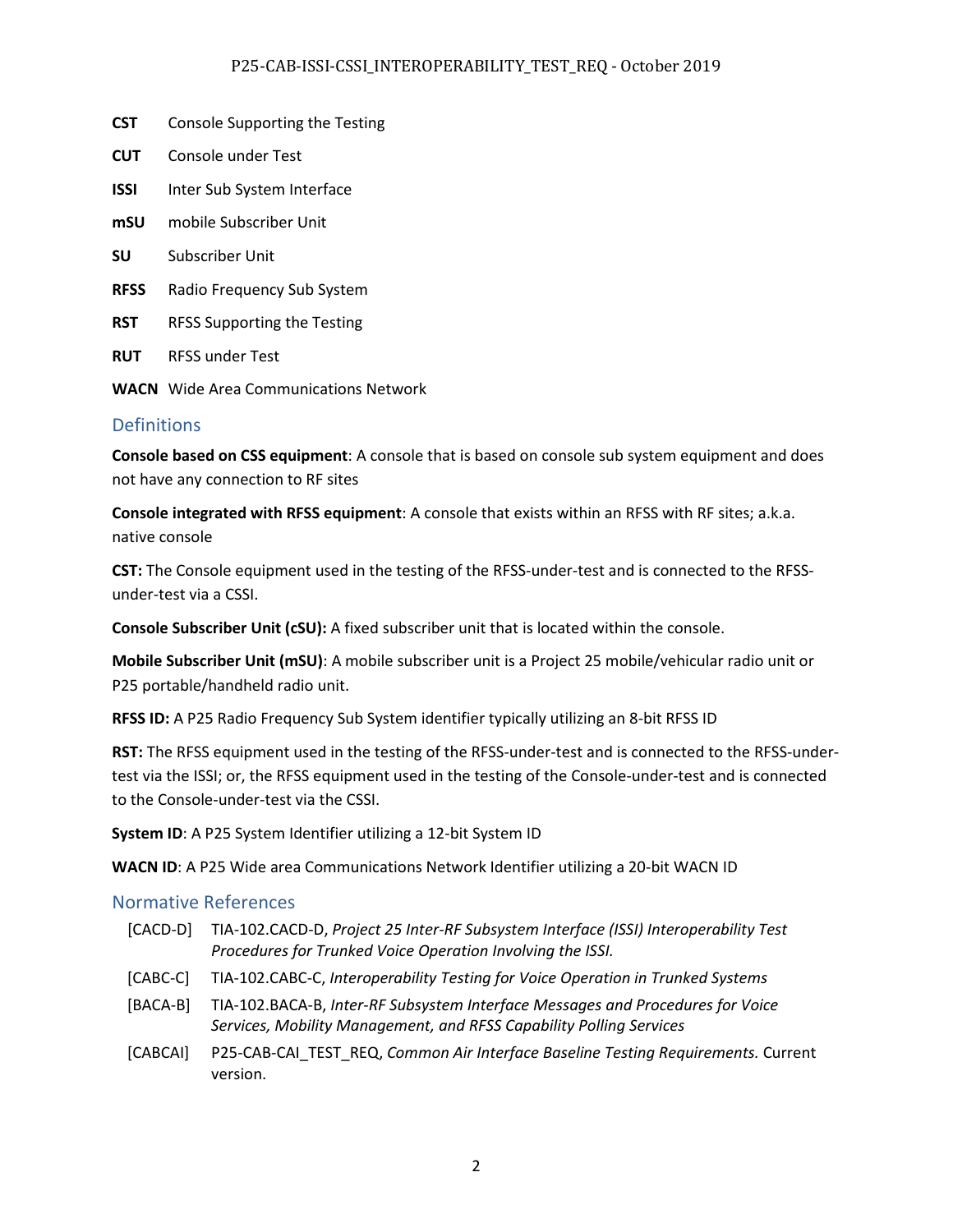#### Informative References

[CBBK-B] TSB-102.CBBK-B, *Project 25 Recommended Compliance Assessment Tests - Trunking ISSI Interoperability*

## **2 Testing of Equipment**

Testing is defined for three different types of ISSI/CSSI equipment. The manufacturer shall decide which types of equipment will be tested and test case results submitted to P25 CAP.

#### ISSI-RFSS Equipment Testing

This type of testing involves two RFSS that are connected by an ISSI. Mobile subscriber units are used to initiate the test cases and to indicate the pass criterion of the test cases.

The ISSI capability of RFSS-under-test (ISSI-RFSS) shall be tested by connecting the RFSS-under-test to at least one RFSS from a different manufacturer.

RFSS equipment tested for ISSI capability with RFSS equipment from the same manufacturer is acceptable and can be submitted as long as the RFSS manufacturer has previously submitted ISSI test case results with another RFSS manufacturer.

## CSSI-RFSS Equipment Testing

This type of testing involves a RFSS that is connected to a Console by a CSSI. The Console may be either a Console based on CSS equipment or Console integrated with RFSS equipment. Mobile subscriber units and console subscriber units are used to initiate the test cases and to indicate the pass criterion of the test cases.

The CSSI capability of RFSS-under-test (CSSI-RFSS) shall be tested by connecting the RFSS-under-test to at least one Console from a different manufacturer. The Console may be a Console based on CSS equipment or a Console integrated with RFSS equipment.

RFSS equipment tested for CSSI capability with console equipment from the same manufacturer is acceptable and can be submitted as long as the RFSS manufacturer has previously submitted CSSI test case results with another console manufacturer.

## CSSI-Console Equipment Testing

This type of testing involves a Console that is connected to a RFSS by a CSSI. The Console may be either a Console based on CSS equipment or Console integrated with RFSS equipment. Mobile subscriber units and console subscriber units are used to initiate the test cases and to indicate the pass criterion of the test cases.

The CSSI capability of Console-under-test (CSSI-RFSS) shall be tested by connecting the Console-undertest to at least one RFSS from a different manufacturer. The Console may be a Console based on CSS equipment or a Console integrated with RFSS equipment.

A Console based on CSS equipment, or a Console integrated with RFSS equipment, tested for CSSI capability with RFSS equipment from the same manufacturer is acceptable and can be submitted as long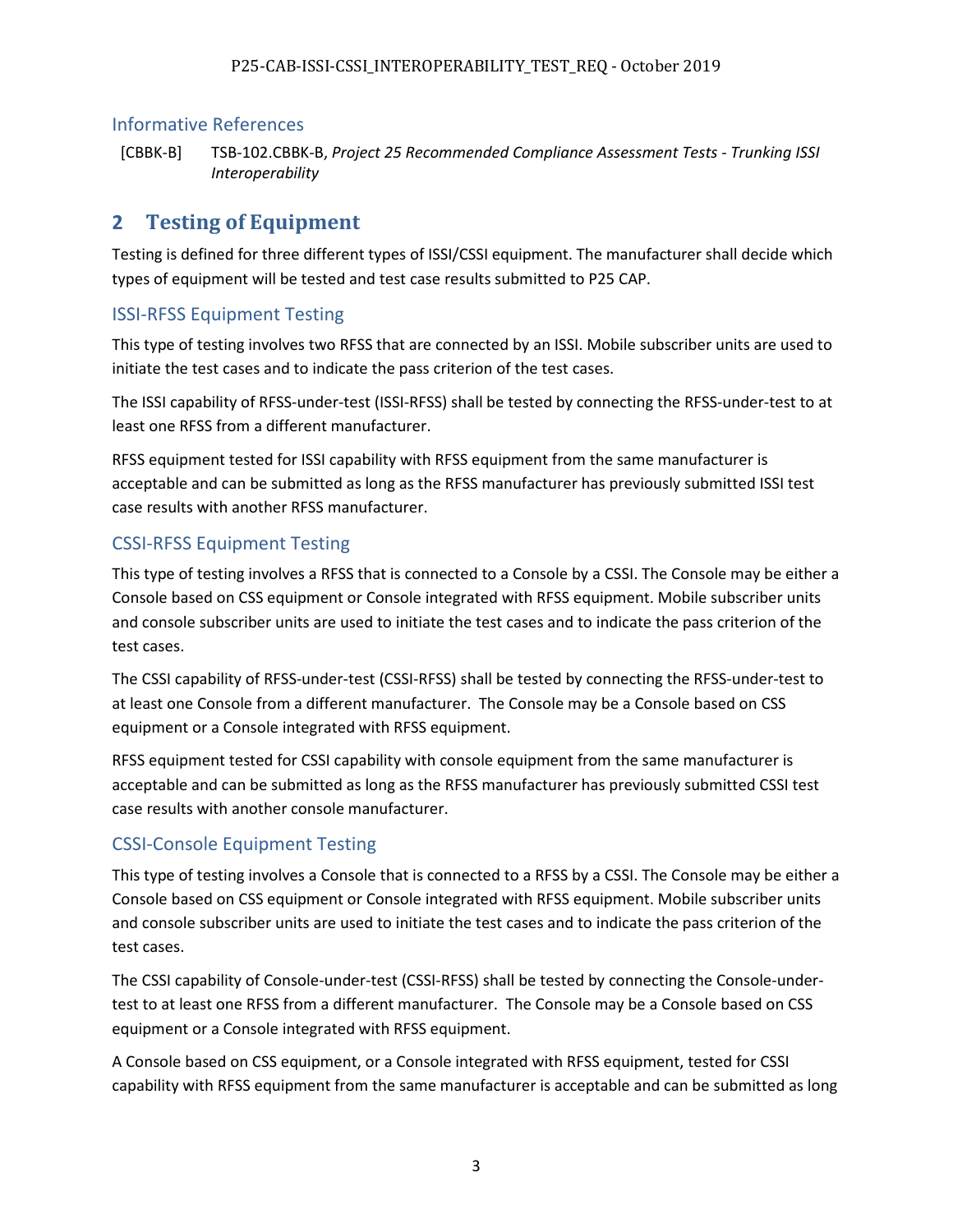as the console manufacturer has previously submitted CSSI test case results with another RFSS manufacturer.

## Subscribers Involved with ISSI and CSSI Testing

Subscribers are used for ISSI and CSSI testing. The subscribers are being used to initiate the ISSI and CSSI test cases and may provide the PASS CRITERION called out in the test case procedures of [CACD-D].

Subscriber units that are used in ISSI and CSSI interoperability testing shall be able to pass the following test cases defined in [CABC-C] for FDMA and TDMA operation.

| <b>Test Case Number</b> | <b>Test Case Title</b>                              |
|-------------------------|-----------------------------------------------------|
| 2.2.1.4.1               | <b>Valid Registration</b>                           |
| 2.2.1.4.2               | Denied or Refused Registration                      |
| 2.2.2.4.1               | <b>Group Call Granted</b>                           |
| 2.2.2.4.2               | Group call Denied                                   |
| 2.2.3.4.1               | Unit-to-Unit Call with Target Availability Check    |
| 2.2.3.4.5               | Unit-to-Unit Call without Target Availability Check |
| 2.2.3.4.7               | Unit-to-Unit Call Denied                            |
| 2.2.4.4.1               | <b>Broadcast Call</b>                               |
| 2.2.5.4.1               | Radio Permitted to Affiliate with New Group         |
| 2.2.5.4.2               | Radio Denied Affiliation to New Group               |
| 2.2.6.4.1               | Announcement Group Call                             |
| 2.2.8.4.1               | <b>Emergency Call</b>                               |
| 2.2.8.4.5               | <b>Emergency Call Request Queued</b>                |
| 2.2.8.4.6               | <b>Emergency Call Request Ruthless Preemption</b>   |
| 2.2.10.4.1              | Call Privacy for Encrypted Call                     |

#### **Table 1. FDMA Test Cases for Subscribers**

**Table 2. TDMA Test Cases for Subscribers**

| <b>Test Case Number</b> | <b>Test Case Title</b>                              |
|-------------------------|-----------------------------------------------------|
| 2.2.1.4.1               | <b>Valid Registration</b>                           |
| 2.2.2.4.1               | <b>Group Call Granted</b>                           |
| 2.2.3.4.1               | Unit-to-Unit Call with Target Availability Check    |
| 2.2.3.4.5               | Unit-to-Unit Call without Target Availability Check |
| 2.2.4.4.1               | <b>Broadcast Call</b>                               |
| 2.2.5.4.1               | Radio Permitted to Affiliate with New Group         |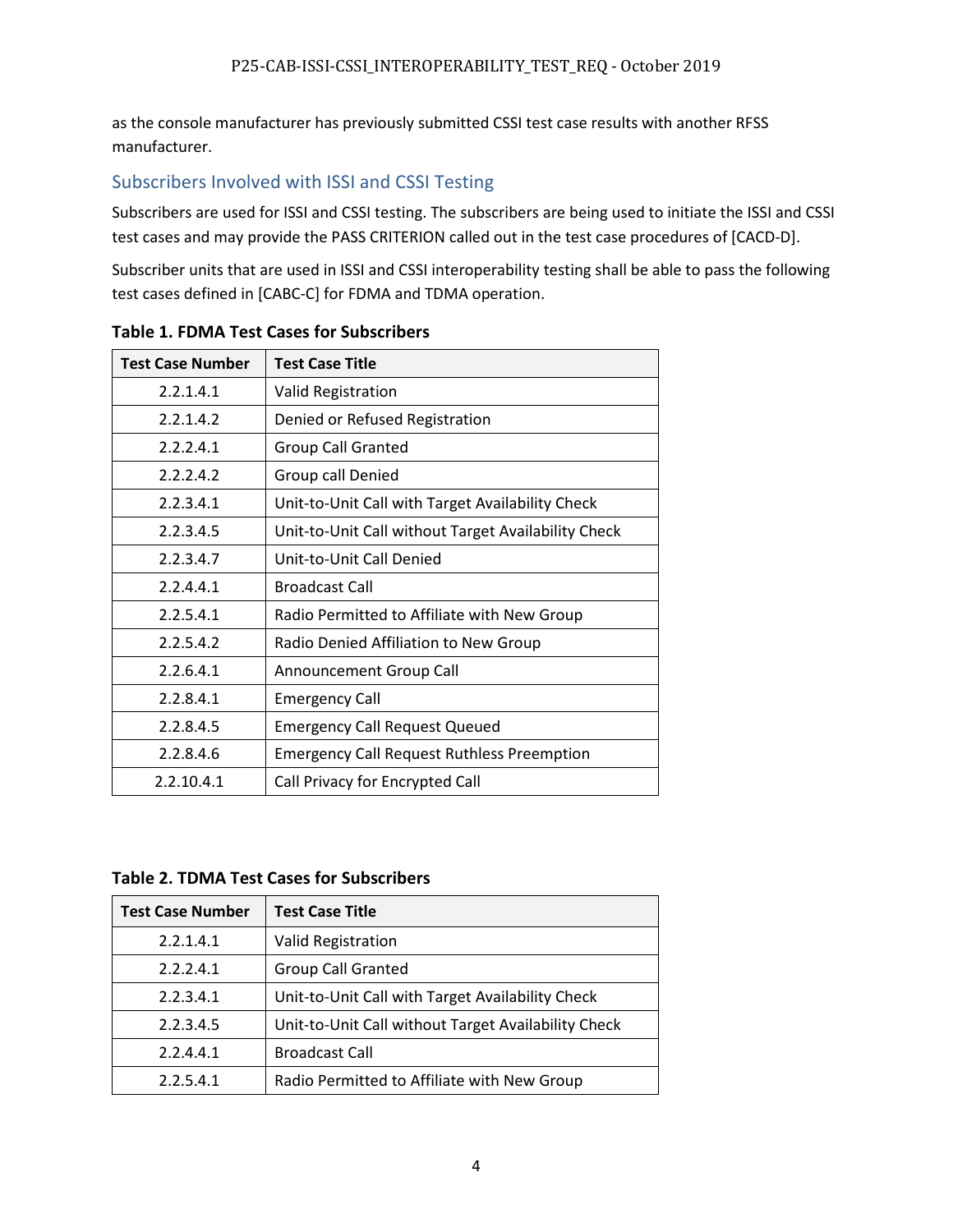#### P25-CAB-ISSI-CSSI\_INTEROPERABILITY\_TEST\_REQ - October 2019

| <b>Test Case Number</b> | <b>Test Case Title</b>                            |
|-------------------------|---------------------------------------------------|
| 2.2.5.4.2               | Radio Denied Affiliation to New Group             |
| 2.2.6.4.1               | Announcement Group Call                           |
| 2.2.8.4.1               | <b>Emergency Call</b>                             |
| 2.2.8.4.5               | <b>Emergency Call Request Queued</b>              |
| 2.2.8.4.6               | <b>Emergency Call Request Ruthless Preemption</b> |
| 2.2.10.4.1              | Call Privacy for Encrypted Call                   |

## Role Combinations

Each test case has multiple role combinations for the RFSS-under-test and the console-under-test. The role combinations are defined in [CACD-D] and detailed in this section. Please have a copy of [CACD-D] available when reviewing this section. Group voice testing will only cover the 'non-roaming' role combinations.

Role combinations are detailed in Table 3 through Table 12. A simple diagram for the role combination is shown below the text description.

For ISSI-RFSS testing, the RFSS-under-Test (RUT) includes test cases for unit registration, unit to unit calls, group registration and numerous types of group calls. The RUT is referred to as the RFSS A-1 in [CACD-D]. The ISSI-RFSS tests are performed with another RFSS connected via the ISSI. This 'another RFSS connected via the ISSI' is referred to as the 'RFSS supporting the testing' (RST) in this document. The RST is referred to as the RFSS B-1 in [CACD-D].

For CSSI-RFSS testing, the RFSS-under-test (RUT) includes test cases for unit to unit calls, group registration and numerous types of group calls. The RUT is referred to as the RFSS A-1 in [CACD-D]. These tests are performed with a Console connected via the CSSI. This 'Console connected via the CSSI' is also known as the 'Console supporting the testing' (CST). The CST is referred to as the RFSS B-1 in [CACD-D].

For CSSI-CSS testing, the Console-under-test (CUT) includes test cases for unit to unit calls, group registration and numerous types of group calls. The CUT is referred to as the RFSS A-1 in [CACD-D]. These tests are performed with another RFSS connected via the CSSI. This 'RFSS connected via the CSSI' is also known as the 'RFSS supporting the testing' (RST). The RST is referred to as the RFSS B-1 in [CACD-D].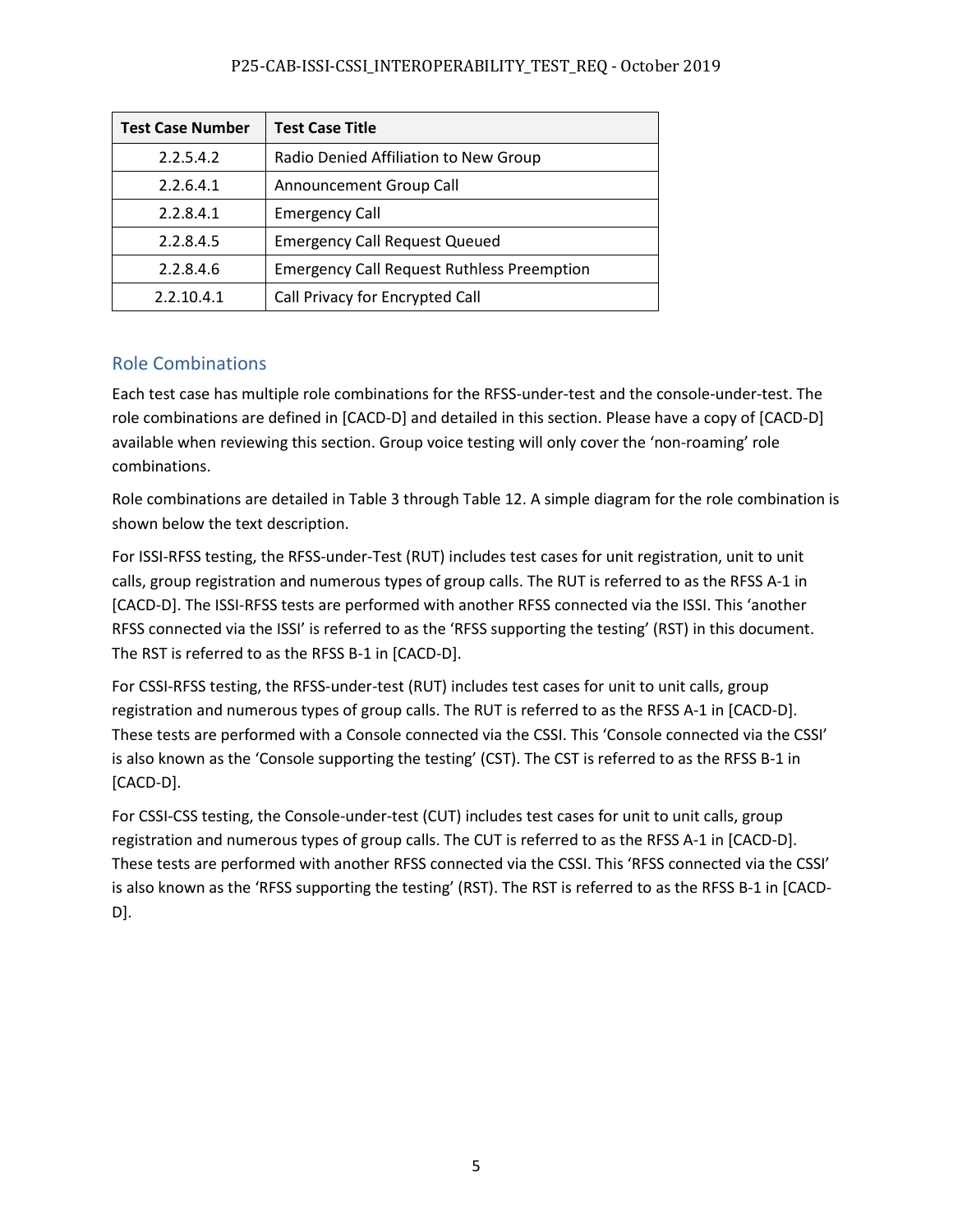| Role<br><b>Combination</b> | Descriptions for ISSI-RFSS Group Call (GC) Combinations                                                                                                                                                                                                                                                                      | Group<br>Home | Call<br><b>Initiation</b> |
|----------------------------|------------------------------------------------------------------------------------------------------------------------------------------------------------------------------------------------------------------------------------------------------------------------------------------------------------------------------|---------------|---------------------------|
| GC5                        | A subscriber unit (SU) initiates a talkgroup call in the RFSS-<br>under-test (RUT). The RUT is the group home (GH) system for<br>the talkgroup that is used for testing. The RFSS supporting the<br>testing (RST) receives the call from the RUT.<br><b>ISSI</b><br><b>RUT</b><br>SU<br><b>RST</b><br>GH<br>Initiate<br>Call | <b>RUT</b>    | SU in RUT                 |
| GC <sub>6</sub>            | A subscriber unit (SU) initiates a talkgroup call in the RFSS<br>supporting the test (RST). The RST is the group home (GH)<br>system for the talkgroup that is used for testing. The RFSS-<br>under-test (RUT) receives the call from the RST.<br><b>ISSI</b><br><b>RST</b><br>SU<br><b>RUT</b><br>GH<br>Initiate<br>Call    | <b>RST</b>    | SU in RST                 |
| GC7                        | A subscriber unit (SU) initiates a talkgroup call in the RFSS-<br>under-test (RUT). The RFSS supporting the testing (RST) is the<br>group home (GH) system for the talkgroup that is used for<br>testing. The RST receives the call from the RUT.<br><b>ISSI</b><br><b>RST</b><br>SU<br><b>RUT</b><br>Initiate<br>GH<br>Call | <b>RST</b>    | SU in RUT                 |
| GC8                        | A subscriber unit (SU) initiates a talkgroup call in the RFSS<br>supporting the test (RST). The RFSS-under-test (RUT) is the<br>group home (GH) system for the talkgroup that is used for<br>testing. The RUT receives the call from the RST.<br><b>ISSI</b><br><b>RUT</b><br>SU<br><b>RST</b><br>Initiate<br>GH<br>Call     | <b>RUT</b>    | SU in RST                 |

**Table 3. Role Combination Descriptions for ISSI-RFSS Talkgroup Call Testing**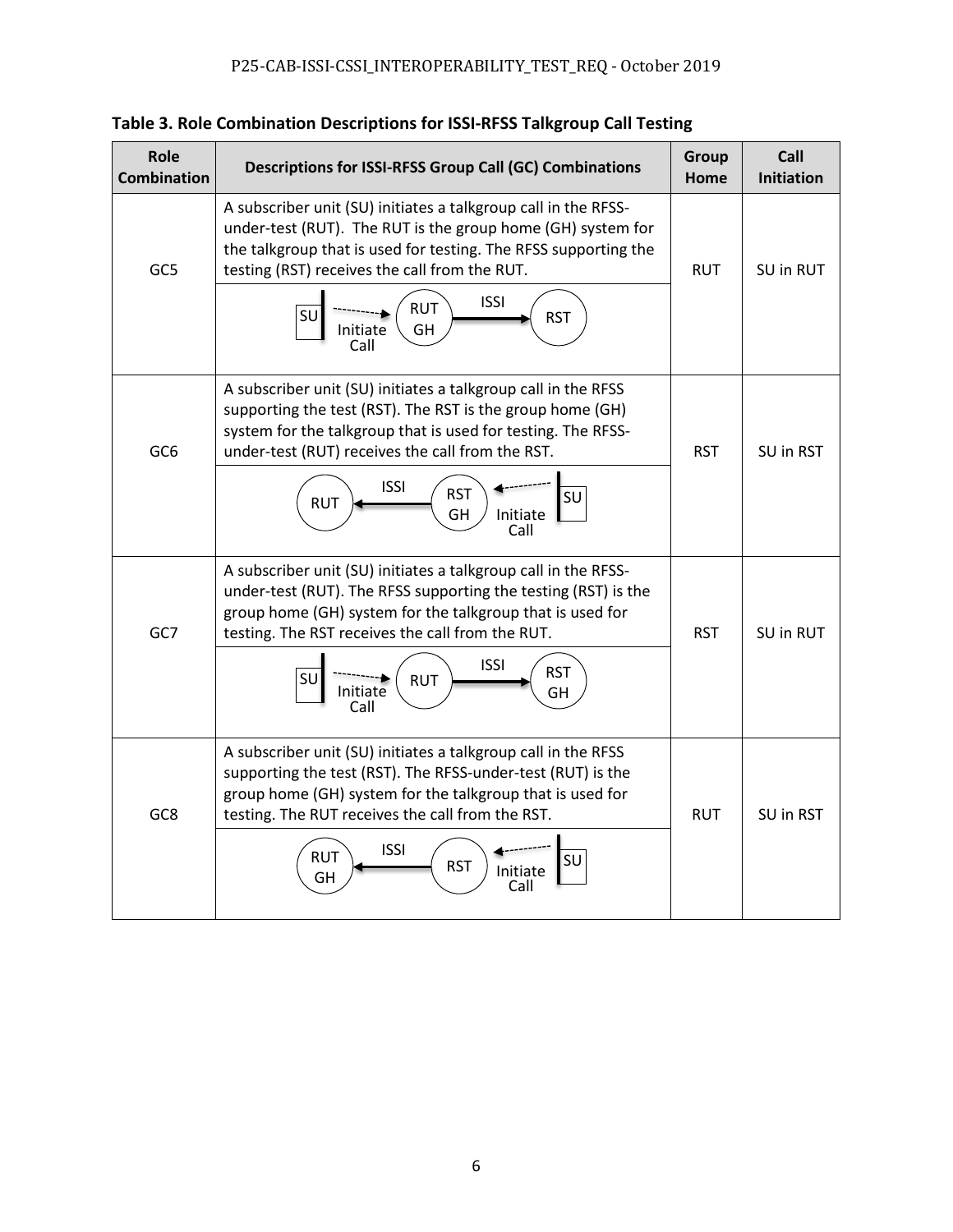| Role<br><b>Combination</b> | <b>Descriptions for ISSI-RFSS Group Registration (GR)</b><br><b>Combinations</b>                                                                                                                                                                               | Group<br>Home | Registration<br><b>Initiation</b> |
|----------------------------|----------------------------------------------------------------------------------------------------------------------------------------------------------------------------------------------------------------------------------------------------------------|---------------|-----------------------------------|
| GR <sub>1</sub>            | A subscriber unit (SU) initiates talkgroup registration in the<br>RFSS-under-test (RUT). The RFSS supporting the testing (RST) is<br>the group home (GH) system for the talkgroup that is used for<br>testing. The RST receives the registration from the RUT. | <b>RST</b>    | SU in RUT                         |
|                            | <b>ISSI</b><br><b>RST</b><br>SU<br><b>RUT</b><br>GH<br>Initiate<br>Registration                                                                                                                                                                                |               |                                   |
| GR <sub>2</sub>            | A subscriber unit (SU) initiates talkgroup registration in the<br>RFSS supporting the test (RST). The RFSS-under-test (RUT) is<br>the group home (GH) system for the talkgroup used for<br>testing. The RUT receives the registration from the RST.            | <b>RUT</b>    | SU in RST                         |
|                            | <b>ISSI</b><br><b>RUT</b><br><b>SU</b><br><b>RST</b><br>GH<br>Initiate<br>Registration                                                                                                                                                                         |               |                                   |

## **Table 5. Role Combination Descriptions for ISSI-RFSS Unit Call Testing**

| Role<br><b>Combination</b> | Descriptions for ISSI-RFSS Unit to Unit (U2U) Call Combination                                                                                                                                                                                                                                                                                       | <b>Calling</b><br><b>SU</b><br>Location | <b>Called SU</b><br>Location |
|----------------------------|------------------------------------------------------------------------------------------------------------------------------------------------------------------------------------------------------------------------------------------------------------------------------------------------------------------------------------------------------|-----------------------------------------|------------------------------|
| U2U13                      | Subscriber unit (SU-A, unit home to the RST) roamed to the<br>RFSS-under-test (RUT) and then unit-to-unit calls subscriber<br>unit (SU-B, unit home to the RUT) that previously roamed to<br>the RFSS supporting the testing (RST).<br><b>ISSI</b><br>SU<br>-B<br>SU<br><b>RUT</b><br><b>RST</b><br><b>Initiate</b><br>Receive<br>-A<br>Call<br>Call | SU in<br><b>RUT</b>                     | SU in RST                    |
| U2U14                      | A subscriber unit (SU-B) that has roamed to the RFSS<br>supporting the testing (RST) unit-to-unit calls another<br>subscriber unit (SU-A) that has roamed to the RFSS-under-test<br>(RUT).<br><b>ISSI</b><br>SU<br>-B<br>SU<br><b>RUT</b><br><b>RST</b><br>Initiate<br>Receive<br>-A<br>Call<br>Call                                                 | SU in<br><b>RST</b>                     | SU in RUT                    |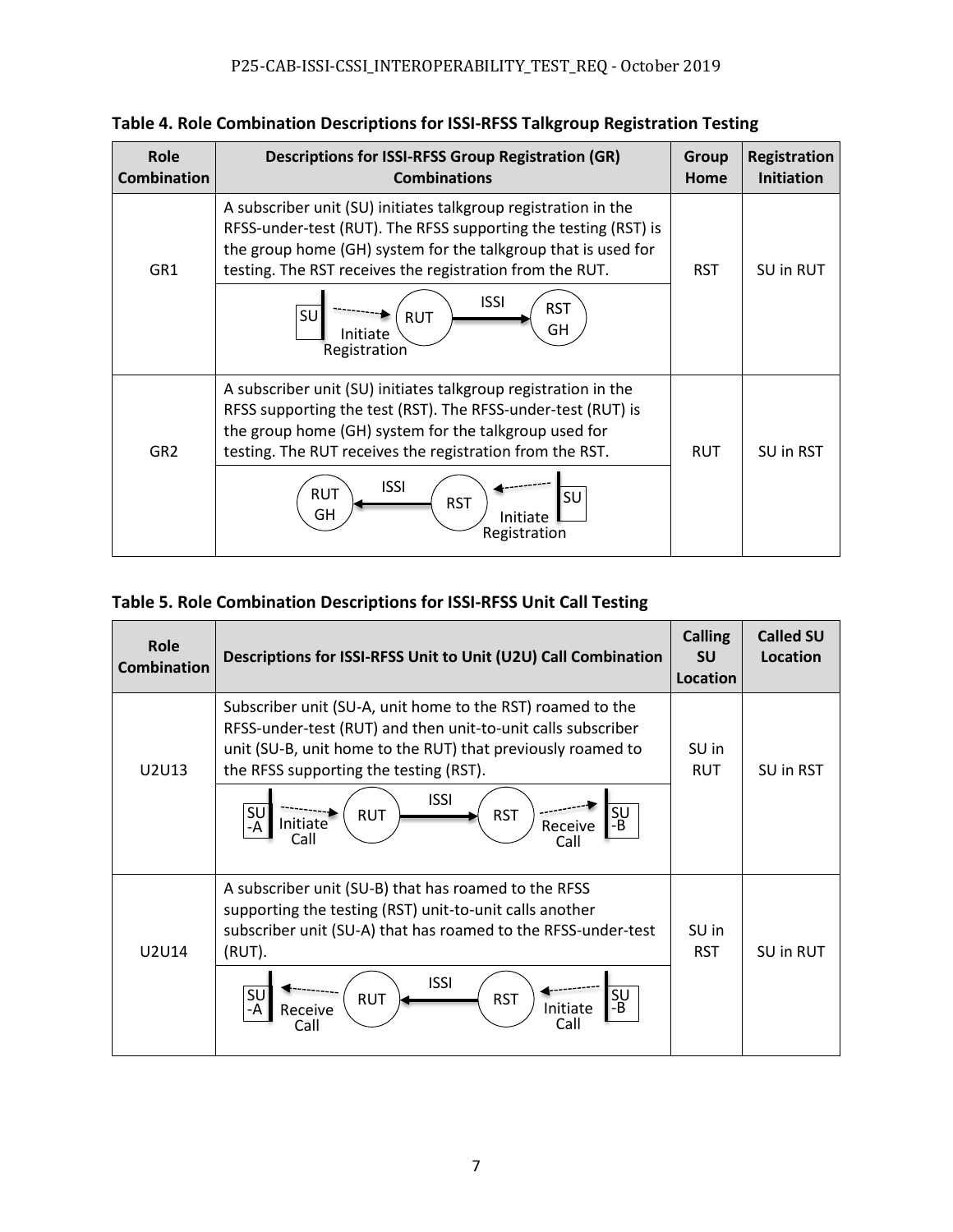**Table 6. Role Combination Descriptions for ISSI-RFSS Unit Registration Testing**

| Role<br><b>Combination</b> | <b>Descriptions for ISSI-RFSS Unit Registration (UR) Combinations</b>                                                                                                                                    | <b>SU</b><br>Location | <b>SU Home</b><br>Location |
|----------------------------|----------------------------------------------------------------------------------------------------------------------------------------------------------------------------------------------------------|-----------------------|----------------------------|
| UR1                        | A subscriber unit (SU) that is home (Unit Home - UH) to the<br>RFSS supporting the testing (RST) requests unit registration<br>when the subscriber unit (SU) is located in the RFSS-under-test<br>(RUT). | <b>RUT</b>            | <b>RST</b>                 |
|                            | <b>ISSI</b><br><b>RST</b><br>SU<br><b>RUT</b><br>UH<br>Initiate<br>Registration                                                                                                                          |                       |                            |
| UR <sub>2</sub>            | A subscriber unit (SU) that is home to the RFSS-under-test<br>(RUT) requests unit registration when the subscriber unit (SU)<br>is located in the RFSS supporting the testing (RST).                     | <b>RST</b>            | <b>RUT</b>                 |
|                            | <b>ISSI</b><br><b>RUT</b><br><b>RST</b><br>SU<br>UH<br>Initiate<br>Registration                                                                                                                          |                       |                            |

## **Table 7. Role Combination Descriptions for CSSI-RFSS Talkgroup Call testing**

| Role<br><b>Combination</b> | <b>Descriptions for CSSI-RFSS Group Call (GC) Combinations</b>                                                                                                                                                                                                                  | Group<br>Home | Call<br><b>Initiation</b> |
|----------------------------|---------------------------------------------------------------------------------------------------------------------------------------------------------------------------------------------------------------------------------------------------------------------------------|---------------|---------------------------|
| GC5                        | A subscriber unit (SU) initiates a talkgroup call in the RFSS-<br>under-test (RUT). The RUT is the group home (GH) system for<br>the talkgroup used for testing. The Console supporting the<br>testing (CST) receives the call from the RUT.<br><b>CSSI</b><br><b>RUT</b><br>SU | <b>RUT</b>    | SU in RUT                 |
|                            | <b>CST</b><br>Initiate<br>GH<br>Call                                                                                                                                                                                                                                            |               |                           |
| GC8                        | A console subscriber unit (cSU) initiates a talkgroup call in the<br>Console supporting the test (CST). The RFSS-under-test (RUT)<br>is the group home (GH) system for the talkgroup used for<br>testing. The RUT receives the call from the CST.                               | <b>RUT</b>    | cSU in CST                |
|                            | <b>CSSI</b><br>cSU<br><b>RUT</b><br><b>CST</b><br>GH<br>Initiate<br>Call                                                                                                                                                                                                        |               |                           |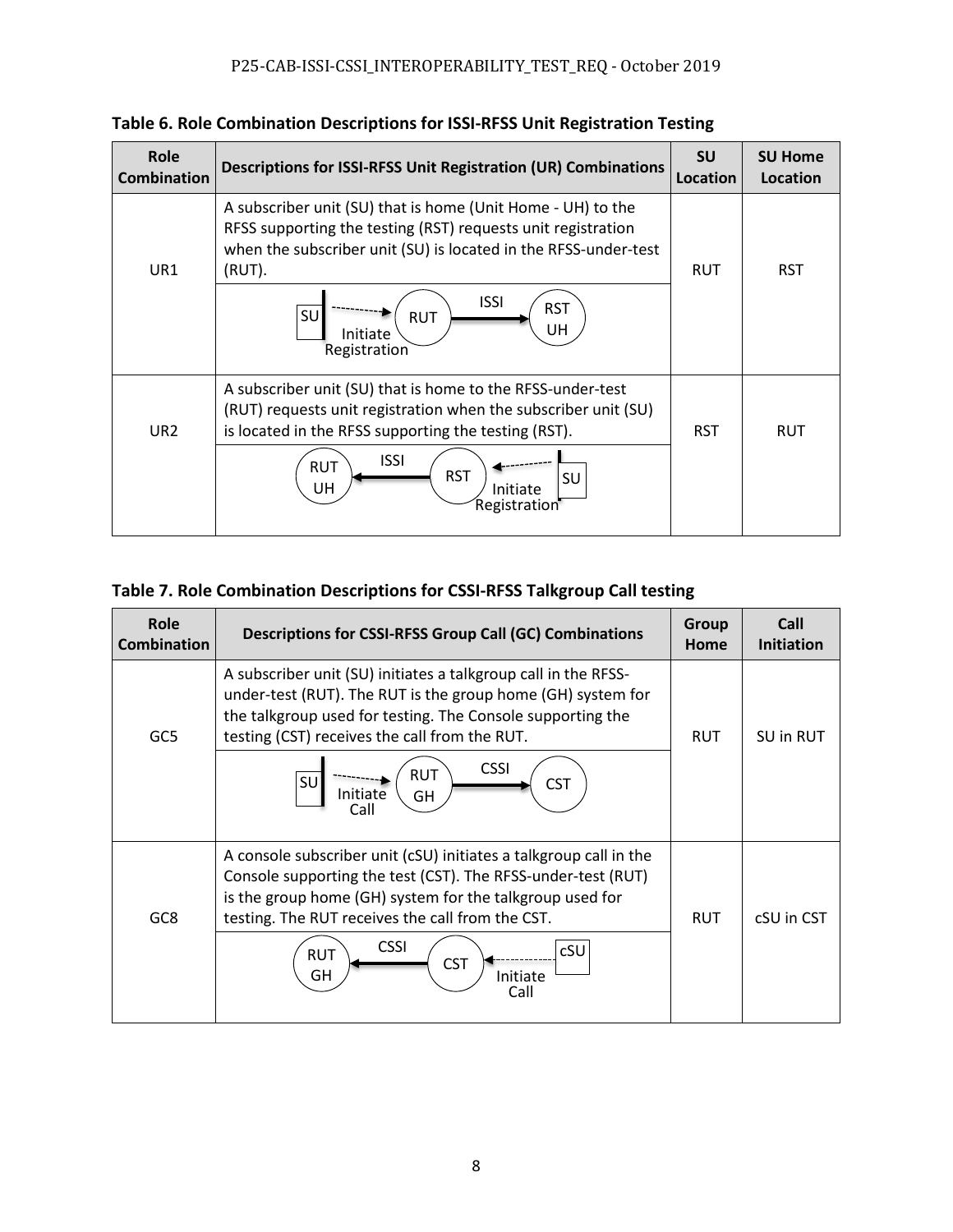**Table 8. Role Combination Descriptions for CSSI-RFSS Talkgroup Registration Testing**

| Role               | <b>Descriptions for CSSI-RFSS Group Registration (GR)</b>                                                                                                                                                                                                                                                                                                      | Group      | Registration      |
|--------------------|----------------------------------------------------------------------------------------------------------------------------------------------------------------------------------------------------------------------------------------------------------------------------------------------------------------------------------------------------------------|------------|-------------------|
| <b>Combination</b> | <b>Combinations</b>                                                                                                                                                                                                                                                                                                                                            | Home       | <b>Initiation</b> |
| GR <sub>2</sub>    | A console subscriber unit (cSU) initiates talkgroup registration<br>in the console supporting the test (CST). The RFSS-under-test<br>(RUT) is the group home (GH) system for the talkgroup used<br>for testing. The RUT receives the registration request from the<br>CST.<br>cSU<br><b>CSSI</b><br><b>RUT</b><br><b>CST</b><br>Initiate<br>GH<br>Registration | <b>RUT</b> | cSU in CST        |

| Table 9. Role Combination Descriptions for CSSI-RFSS Unit Call Testing |  |  |
|------------------------------------------------------------------------|--|--|
|------------------------------------------------------------------------|--|--|

| Role<br><b>Combination</b> | Descriptions for CSSI-RFSS Unit to Unit (U2U) Call<br><b>Combinations</b>                                                                                                           | <b>Calling</b><br><b>SU</b><br>Location | <b>Called SU</b><br>Location |
|----------------------------|-------------------------------------------------------------------------------------------------------------------------------------------------------------------------------------|-----------------------------------------|------------------------------|
| U2U3                       | A subscriber unit (SU) that is home to the RFSS-under-test<br>(RUT) unit-to-unit calls a console subscriber unit (cSU) that is<br>home to the Console supporting the testing (CST). | SU in<br><b>RUT</b>                     | cSU in CST                   |
|                            | cSU<br><b>CSSI</b><br><b>CST</b><br><b>RUT</b><br>SU<br>Initiate<br>Receive<br>Call<br>Call                                                                                         |                                         |                              |
| <b>U2U4</b>                | A console subscriber unit (cSU) that is home to the Console<br>supporting the testing (CST) unit-to-unit calls a subscriber unit<br>(SU) that is home to the RFSS-under-test (RUT). | cSU in<br><b>CST</b>                    | SU in RUT                    |
|                            | <b>CSSI</b><br>cSU<br><b>RUT</b><br><b>CST</b><br>SU<br>Receive<br>Initiate<br>Call<br>Call                                                                                         |                                         |                              |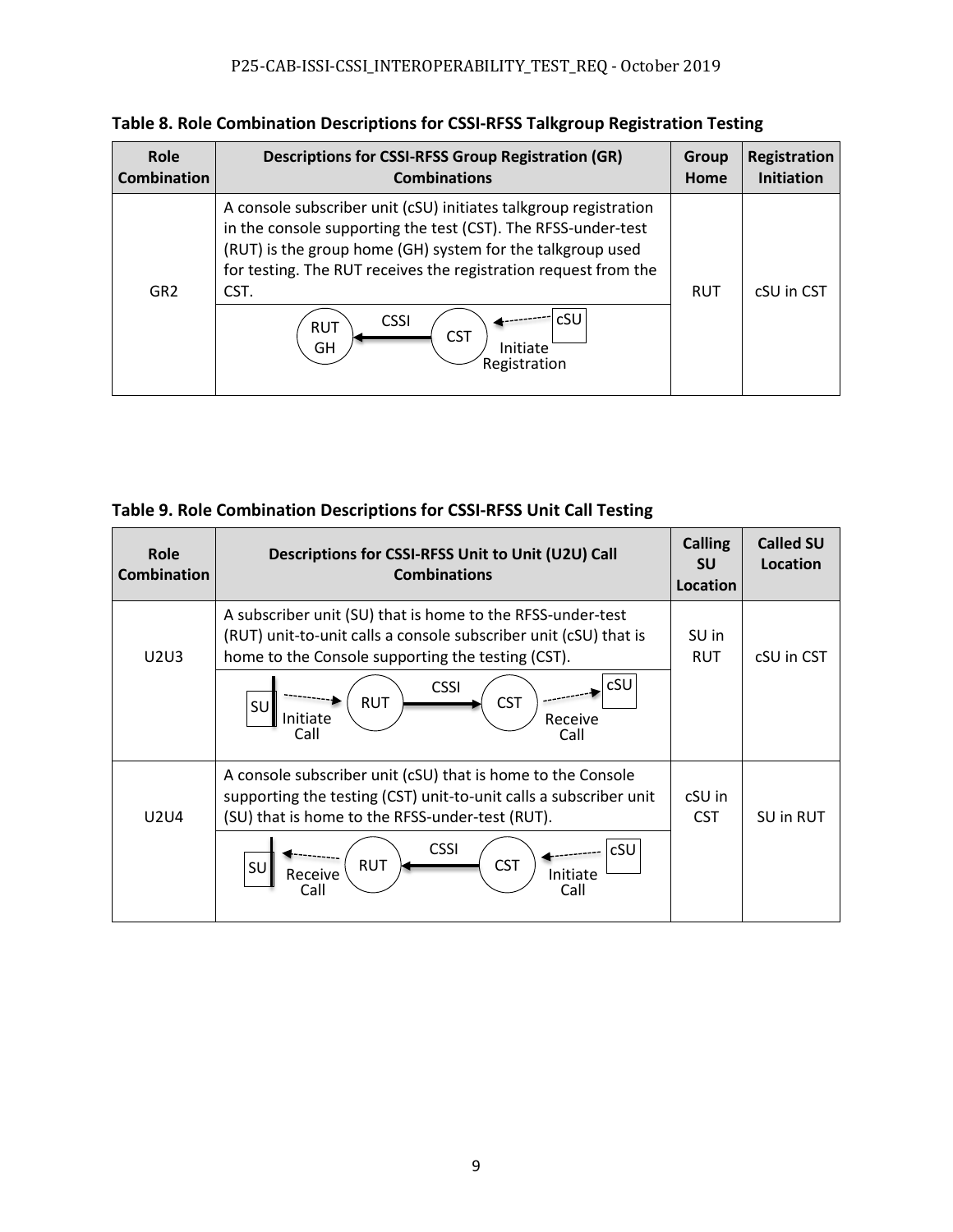**Table 10. Role Combination Descriptions for CSSI-Console Talkgroup Call Testing**

| <b>Role</b><br><b>Combination</b> | <b>Descriptions for CSSI-Console Group Call (GC) Combinations</b>                                                                                                                                                                                    | <b>Group</b><br>Home | Call<br><b>Initiation</b> |
|-----------------------------------|------------------------------------------------------------------------------------------------------------------------------------------------------------------------------------------------------------------------------------------------------|----------------------|---------------------------|
| GC <sub>6</sub>                   | A subscriber unit (SU) initiates a talkgroup call in the RFSS<br>supporting the test (RST). The RST is the group home (GH)<br>system for the talkgroup used for testing. The Console under<br>test (CUT) receives the call from the RST.             | <b>RST</b>           | SU in RST                 |
|                                   | <b>CSSI</b><br><b>RST</b><br>SU<br><b>CUT</b><br><b>Initiate</b><br>GH<br>Call                                                                                                                                                                       |                      |                           |
| GC7                               | A console subscriber unit (cSU) initiates a talkgroup call in the<br>Console-under-test (CUT). The RFSS supporting the testing<br>(RST) is the group home (GH) system for the talkgroup used for<br>testing. The RST receives the call from the CUT. | <b>RST</b>           | cSU in CUT                |
|                                   | <b>CSSI</b><br><b>RST</b><br>cSU<br><b>CUT</b><br>GH<br>Initiate<br>Call                                                                                                                                                                             |                      |                           |

| Table 11. Role Combination Descriptions for CSSI-Console Talkgroup Registration Testing |  |  |  |
|-----------------------------------------------------------------------------------------|--|--|--|
|-----------------------------------------------------------------------------------------|--|--|--|

| <b>Role</b><br><b>Combination</b> | <b>Descriptions for CSSI-Console Group Registration (GR)</b><br><b>Combinations</b>                                                                                                                                                                                            | <b>Group</b><br>Home | Registration<br><b>Initiation</b> |
|-----------------------------------|--------------------------------------------------------------------------------------------------------------------------------------------------------------------------------------------------------------------------------------------------------------------------------|----------------------|-----------------------------------|
| GR <sub>1</sub>                   | A console subscriber unit (cSU) in the Console-under-test<br>(CUT) requests talkgroup registration in the RFSS supporting<br>the testing (RST). The RST is the group home system for group<br>registration testing. The RST receives the registration request<br>from the CUT. | <b>RST</b>           | cSU in CUT                        |
|                                   | cSU<br><b>CSSI</b><br><b>RST</b><br><b>CUT</b><br>Initiate<br>GH<br>Registration                                                                                                                                                                                               |                      |                                   |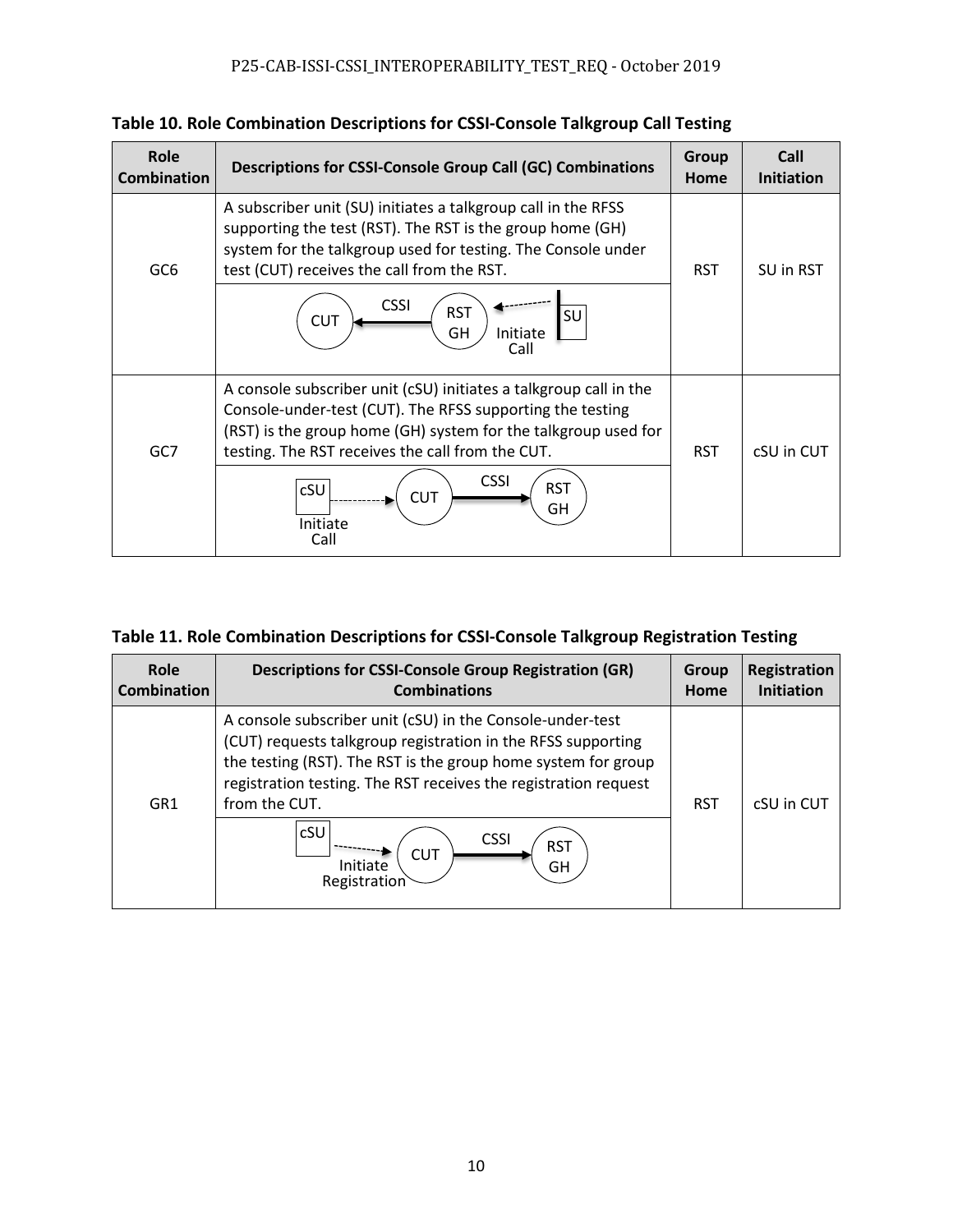|  |  |  |  |  | Table 12. Role Combination Descriptions for CSSI-Console Unit Call Testing |
|--|--|--|--|--|----------------------------------------------------------------------------|
|--|--|--|--|--|----------------------------------------------------------------------------|

| <b>Role</b><br><b>Combination</b> | Descriptions for CSSI-Console Unit to Unit (U2U) Call<br><b>Combinations</b>                                                                                                        | <b>Calling</b><br><b>SU</b><br>Location | <b>Called SU</b><br>Location |
|-----------------------------------|-------------------------------------------------------------------------------------------------------------------------------------------------------------------------------------|-----------------------------------------|------------------------------|
| U2U3                              | A subscriber unit (cSU) that is home to the Console-under-test<br>(CUT) unit-to-unit calls a subscriber unit (SU) that is home to<br>the RFSS supporting the testing (RST).         | cSU in<br><b>CUT</b>                    | SU in RST                    |
|                                   | cSU<br><b>CSSI</b><br>SU<br><b>CUT</b><br><b>RST</b><br>Initiate<br>Receive<br>Call<br>Call                                                                                         |                                         |                              |
| <b>U2U4</b>                       | A subscriber unit (SU) that is home to the RFSS supporting the<br>testing (RST) unit-to-unit calls a console subscriber unit (cSU)<br>that is home to the Console-under-test (CUT). | SU in<br><b>RST</b>                     | cSU in CUT                   |
|                                   | cSU<br><b>CSSI</b><br><b>SU</b><br><b>CUT</b><br><b>RST</b><br>Receive<br>Initiate<br>Call<br>Call                                                                                  |                                         |                              |

## Testing Details by Test Suite and Test Case

This section defines the role combinations that apply per test case, where RFSS and subscriber test configurations are found in [CACD-D] and the PASS CRITERION for each test case. Most test cases have multiple PASS CRITERIONs that need to be met in order to successfully pass the test case.

Some of the test cases described in the following section have clarifications added by P25 CAP as the test procedures in [CACD-D] are incorrect and are awaiting correction by TIA-TR8.

## **2.1.1 Test Suite: Unit Registration Using an ISSI**

## *2.1.1.1 Test Case: 2.3.1.5.1 Valid Registration*

Role Combinations for ISSI-RFSS test: RFSS tested in the UR1 and UR2 roles.

Test Case Details: The RFSS and SU Configurations for testing Valid Registration in the UR1 and UR2 roles are defined in [CACD-D]; see Figure 27, Table 38, Table 39 and Table 40.

The PASS CRITERION for test step b) of test case 2.3.1.5.1 shall be recorded on the DTR. The STR test case result for test case 2.3.1.5.1 shall be considered a 'pass' when the PASS CRITERION is positively verified.

## *2.1.1.2 Test Case: 2.3.1.5.2 Denied or Refused Registration*

Role Combinations for ISSI-RFSS test: RFSS tested in the UR1 and UR2 roles.

Test Case Details: The RFSS and SU Configurations for testing Denied or Refused Registration in the UR1 and UR2 roles are defined in [CACD-D]; see Figure 27, Table 38, Table 39 and Table 40.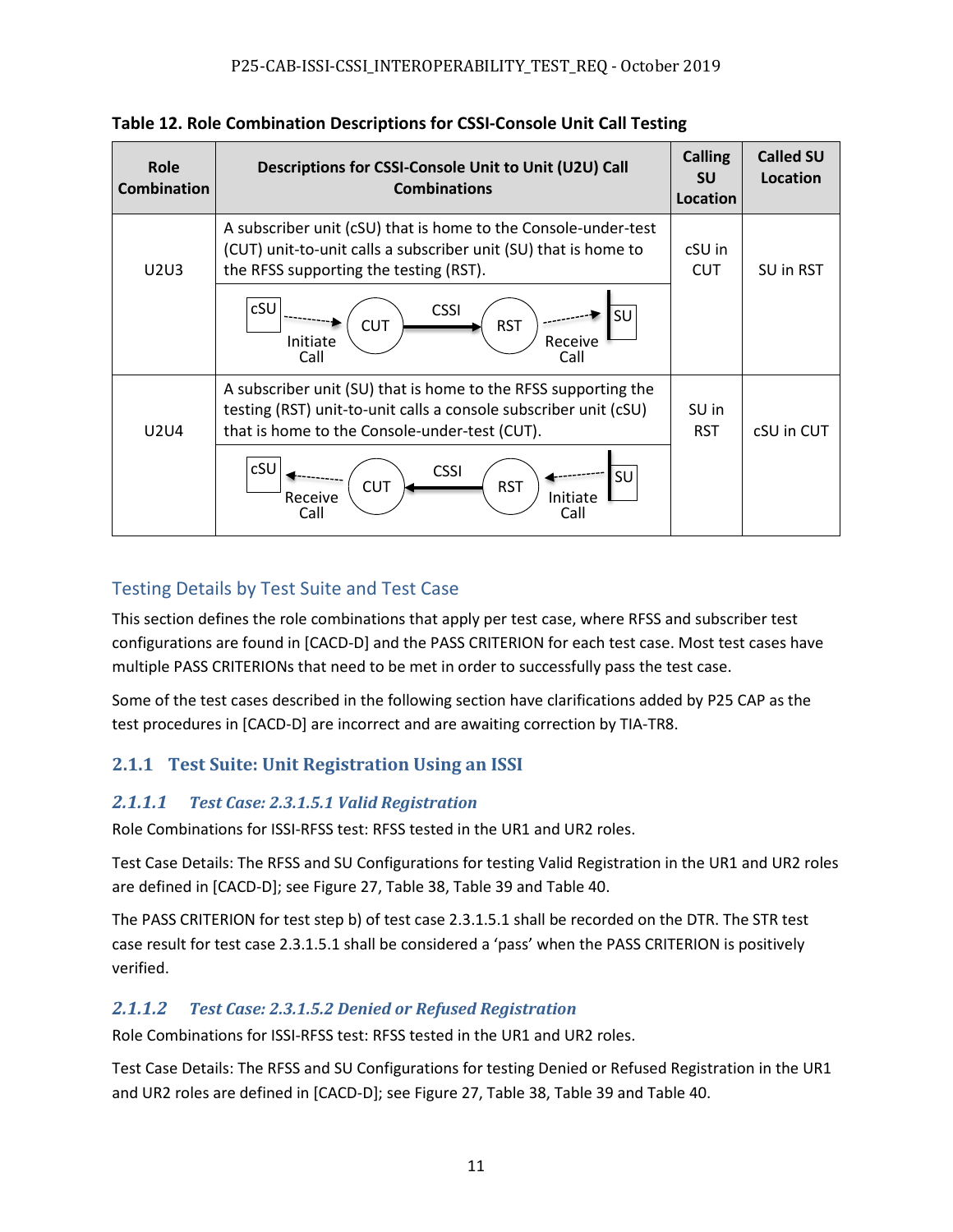The PASS CRITERION for test step c) of test case 2.3.1.5.2 shall be recorded in the DTR. The STR test case result for test case 2.3.1.5.2 shall be considered a 'pass' when the PASS CRITERION is positively verified.

## *2.1.1.3 Test Case: 2.3.1.5.6 SU Roamed Procedure*

Role Combinations for ISSI-RFSS test: RFSS tested in the UR1 and UR2 roles.

Test Case Details: The RFSS and SU Configurations for testing SU Roamed Procedure in the UR1 and UR2 roles are defined in [CACD-D]; see Figure 27, Table 38, Table 39 and Table 40.

To simulate the physical movement called out in Test Step c) "Physically move, or otherwise simulate the physical movement of SU1 from the coverage area of the Serving RFSS to the coverage area of the SU Home RFSS", the following test case steps are recommended for this test case.

(1) Have two radios identically configured as SU 1, with one located in the RFSS under test and the other in the RFSS supporting the test.

(2) Start with SU 1 turned on in the RFSS supporting the test and the other SU 1 remains turned off in the RFSS under test.

- (3) [PASS CRITERION] Verifying SU1 has registered in the RFSS supporting the test,
- (4) Turn on SU 1 in the RFSS under test.
- (5) [PASS CRITERION] Verifying SU1 in the RFSS under test has been registered
- (6) [PASS CRITERION] Verify that SU1 in the RFSS supporting the test has been deregistered.
- (7) Turn off SU 1 in the RFSS supporting the test.
- (8) Turn off SU 1 in the RFSS under test.

The PASS CRITERION for test step b) (or step 3 from above) and test step d) (or step 5 and 6 from above) of test case 2.3.1.5.6 shall be recorded on the DTR. The STR test case result for test case 2.3.1.5.6 shall be considered a 'pass' when all PASS CRITERIONs are positively verified.

## **2.1.2 Test Suite: Group Voice Using an ISSI**

## *2.1.2.1 Test Case: 2.3.2.5.2 Group Call Granted - Unconfirmed - No Units Roaming*

Role Combinations for ISSI-RFSS test: RFSS tested in the GC5, GC6, GC7 and GC8 roles.

Role Combinations for CSSI-RFSS test: RFSS tested in the GC5 and GC8 roles.

Role Combinations for CSSI-Console test: Console tested in the GC6 and GC7 roles.

Test Case Details: The RFSS and SU Configurations for testing Group Call Granted - Unconfirmed in the GC5, GC6, GC7 and GC8 roles are defined in [CACD-D]; see Figure 30, Figure 31, Table 120 and Table 122.

The PASS CRITERION for test step b) of test case 2.3.2.5.2 shall be recorded in the DTR. For test step c), the test lab shall coordinate with the manufacturer(s) of 'SU2, 6 and 7' to obtain the 'manufacturerspecific indication' of SU1's 'Talking Party Identification' that is displayed by those three subscriber units. SU1's assigned home unit ID and the exact Talking Party Identification shown on the display of SU2, 6 and 7 (decimal ID, HEX ID or Unit Alias are acceptable) shall be recorded in the DTR.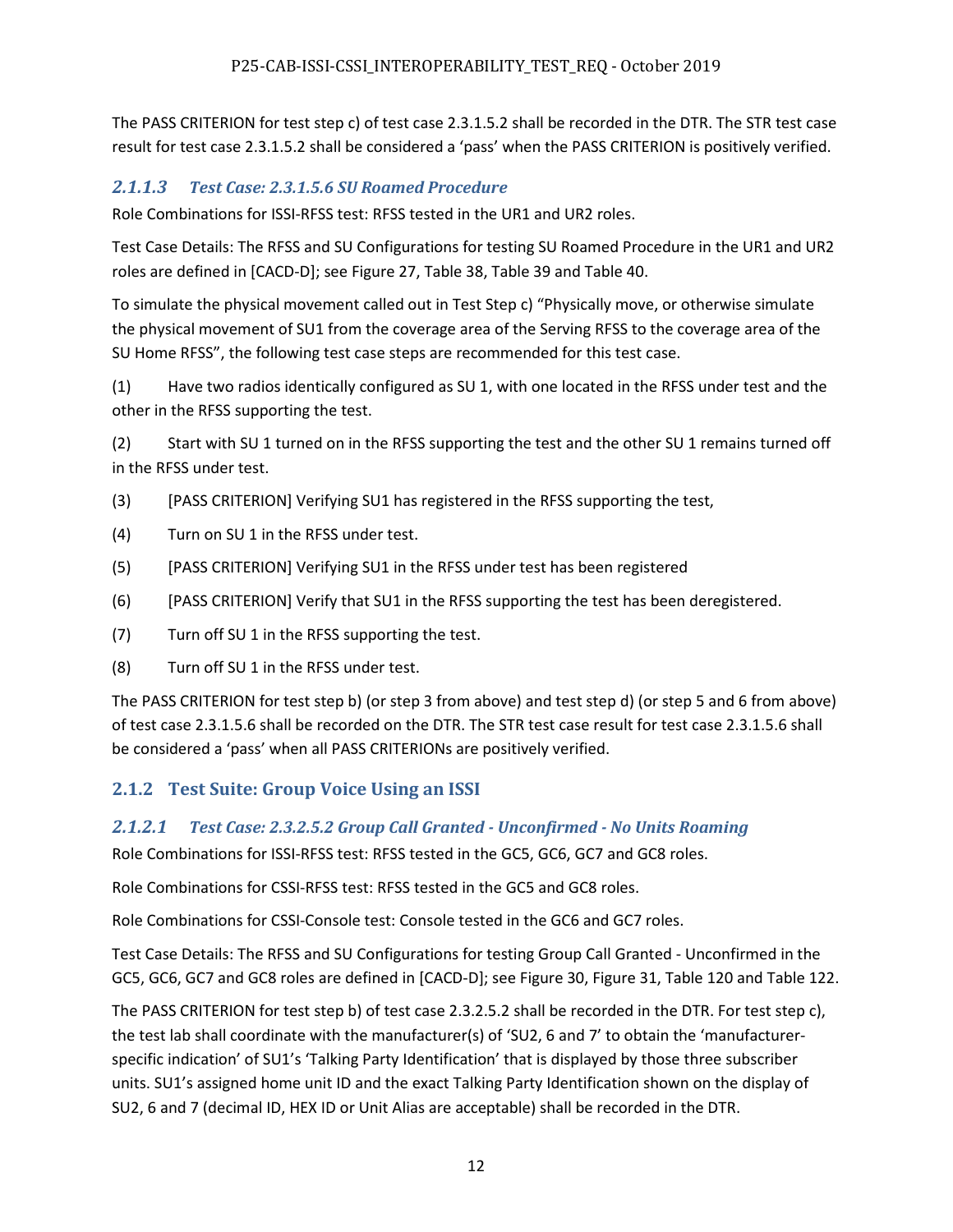#### P25-CAB-ISSI-CSSI\_INTEROPERABILITY\_TEST\_REQ - October 2019

The PASS CRITERION for test step e) of test case 2.3.2.5.2 shall be recorded in the DTR. For test step f), the test lab shall coordinate with the manufacturer(s) of 'SU1, 6 and 7' to obtain the 'manufacturerspecific indication' of SU2's 'Talking Party Identification' that is displayed by those three subscriber units. SU2's assigned home unit ID and the exact Talking Party Identification shown on the display of SU1, 6 and 7 (decimal ID, HEX ID or Unit Alias are acceptable) shall be recorded in the DTR. The STR test case result for test case 2.3.2.5.2 shall be considered a 'pass' when all PASS CRITERIONs are positively verified.

#### *2.1.2.2 Test Case: 2.3.2.5.6 Confirmed Group Voice Call Granted After RF Resources Become Available – No Units Roaming*

Role Combinations for ISSI-RFSS test: RFSS tested in the GC5, GC6, GC7 and GC8 roles.

Role Combinations for CSSI-RFSS test: RFSS tested in the GC5 and GC8 roles.

Role Combinations for CSSI-Console test: Console tested in the GC6 and GC7 roles.

Test Case Details: The RFSS and SU Configurations for testing Confirmed Group Voice Call Granted After RF Resources Become Available in the GC5, GC6, GC7 and GC8 roles are defined in [CACD-D]; see Figure 30, Figure 31, Table 120 and Table 122.

The PASS CRITERION for test step e) and test step i) of test case 2.3.2.5.6 shall be recorded on the DTR. The STR test case result for test case 2.3.2.5.6 shall be considered a 'pass' when all PASS CRITERIONs are positively verified.

#### *2.1.2.3 Test Case: 2.3.2.5.7 Group Call denied – All Units Roaming and No Units Roaming*

Note: Testing will only include 'No Units Roaming'

Role Combinations for ISSI-RFSS test: RFSS tested in the GC5, GC6, GC7 and GC8 roles.

Role Combinations for CSSI-RFSS test: RFSS tested in the GC8 role.

Role Combinations for CSSI-Console test: Console tested in the GC7 role.

Test Case Details: The RFSS and SU Configurations for testing Group Call Denied in the GC5, GC6, GC7 and GC8 roles are defined in [CACD-D]; see Figure 30, Figure 31, Table 120 and Table 122.

Due to issues with test case 2.3.2.5.7 (Test Case 7), please make the following changes to the test steps of 2.3.2.5.7 (Test Case 7):

- Test step a) Configure SG Home RFSS so it does not permit a Group Call using Talk Group Alpha instead of Talk Group Charlie.
- Test step b) Asset PTT on SU1 instead of SU4
- Test step c) Verify that attempted Group call has been denied and SUs 2, 3, 4, 5, 6, 7 cannot hear SU1's message
- Test step d) Release PTT on SU1 instead of SU4
- Test step e) Configure SG Home RFSS to allow Talk Group Alpha calls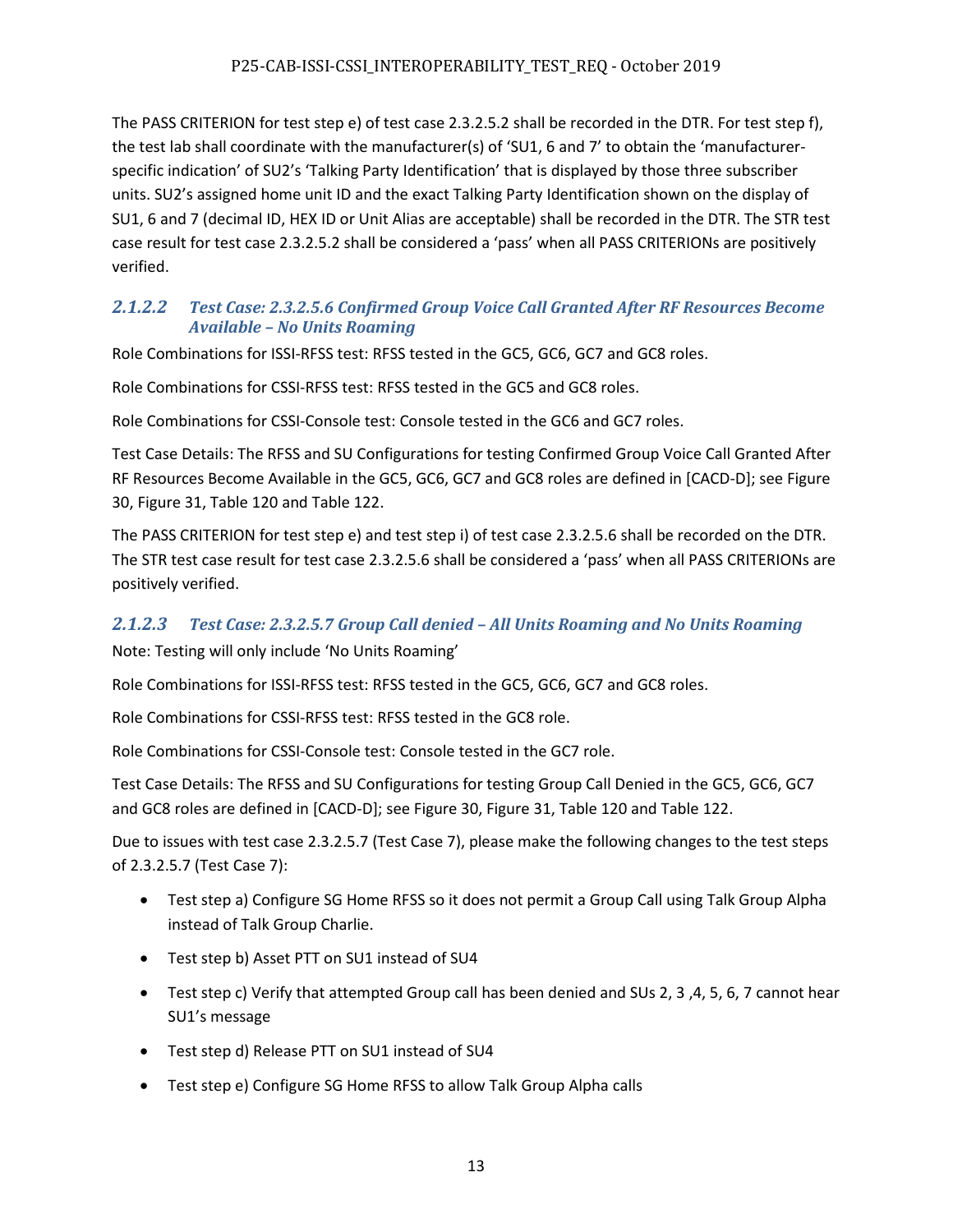The PASS CRITERION for test step c) of test case 2.3.2.5.7 shall be recorded on the DTR. The STR test case result for test case 2.3.2.5.7 shall be considered a 'pass' when the PASS CRITERION is positively verified.

## *2.1.2.4 Test Case: 2.3.2.5.12 Group Call Interrupt (Dispatcher Audio Takeover) – No Units Roaming*

Role Combinations for CSSI-RFSS test: RFSS tested in the GC5 and GC8 roles.

Role Combinations for CSSI-Console test: Console tested in the GC6 and GC7 roles.

Test Case Details: The RFSS and SU Configurations for testing Group Call Interrupt in the GC5, GC6, GC7 and GC8 roles are defined in [CACD-D]; see Figure 30, Figure 31, Table 120 and Table 122.

The PASS CRITERION for test step b) and test step d) of test case 2.3.2.5.12 shall be recorded on the DTR. The STR test case result for test case 2.3.2.5.12 shall be considered a 'pass' when all PASS CRITERIONs are positively verified.

## **2.1.3 Test Suite: Unit to Unit Voice Call**

## *2.1.3.1 Test case: 2.3.3.5.1 Unit to Unit Call with Target Availability Check*

Role Combinations for ISSI-RFSS test: RFSS tested in the U2U13 and U2U14 roles.

Role Combinations for CSSI-RFSS test: RFSS tested in the U2U3 and U2U4 roles.

Role Combinations for CSSI-Console test: Console tested in the U2U3 and U2U4 roles.

Test Case Details: The RFSS and SU Configurations for testing Unit to Unit Call with Target Availability Check in the U2U13 and U2U14 roles are defined in [CACD-D]; see Figure 38 and Table 126. The RFSS and SU Configurations for testing Unit to Unit Call with Target Availability Check in the U2U3 and U2U4 roles are defined in [CACD-D]; see Figure 33 and Table 126.

The PASS CRITERION for test step b), test step d), test step f) and test step h) of test case 2.3.3.5.1 shall be recorded in the DTR. The STR test case result for test case 2.3.3.5.1 shall be considered a 'pass' when all PASS CRITERIONs are positively verified.

## *2.1.3.2 Test case: 2.3.3.5.5 Unit to Unit Call without Target Availability Check*

Role Combinations for ISSI-RFSS test: RFSS tested in the U2U13 and U2U14 roles.

Role Combinations for CSSI-RFSS test: RFSS tested in the U2U3 and U2U4 roles.

Role Combinations for CSSI-Console test: Console tested in the U2U3 and U2U4 roles.

Test Case Details: The RFSS and SU Configurations for testing Unit to Unit Call without Target Availability Check in the U2U13 and U2U14 roles are defined in [CACD-D]; see Figure 38 and Table 126. The RFSS and SU Configurations for testing Unit to Unit Call without Target Availability Check in the U2U3 and U2U4 roles are defined in [CACD-D]; see Figure 33 and Table 126.

The PASS CRITERION for test step b), test step d) and test step f) of test case 2.3.3.5.5 shall be recorded in the DTR. The STR test case result for test case 2.3.3.5.5 shall be considered a 'pass' when all PASS CRITERIONs are positively verified.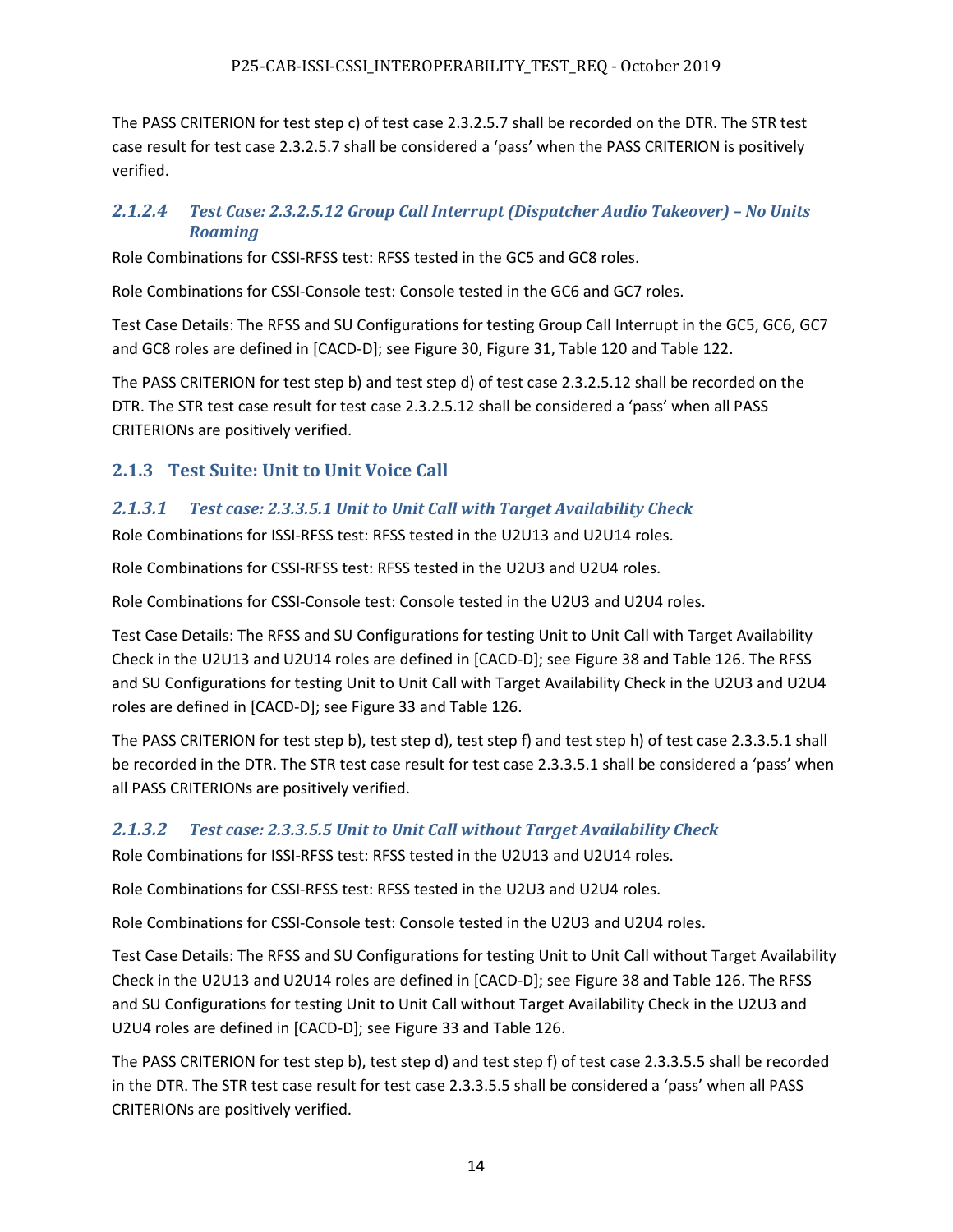## *2.1.3.3 Test Case: 2.3.3.5.7 Unit to Unit Call Denied*

Role Combinations for ISSI-RFSS test: RFSS tested in the U2U13 and U2U14 roles.

Role Combinations for CSSI-RFSS test: RFSS tested in the U2U3 and U2U4 roles.

Role Combinations for CSSI-Console test: Console tested in the U2U3 and U2U4 roles.

Test Case Details: The RFSS and SU Configurations for testing Unit to Unit Call Denied in the U2U13 and U2U14 roles are defined in [CACD-D]; see Figure 38 and Table 126. The RFSS and SU Configurations for testing Unit to Unit Call Denied in the U2U3 and U2U4 roles are defined in [CACD-D]; see Figure 33 and Table 126.

The PASS CRITERION for test step b) of test case 2.3.3.5.7 shall be recorded in the DTR. The STR test case result for test case 2.3.3.5.7 shall be considered a 'pass' when the PASS CRITERION is positively verified.

## **2.1.4 Test Suite: Broadcast Voice Call Using an ISSI**

#### *2.1.4.1 Test case: 2.3.4.5.2 Broadcast Call Granted – No Units Roaming*

Role Combinations for ISSI-RFSS test: RFSS tested in the GC5, GC6, GC7 and GC8 roles.

Role Combinations for CSSI-RFSS test: RFSS tested in the GC5 and GC8 roles.

Role Combinations for CSSI-Console test: Console tested in the GC6 and GC7 roles.

Test Case Details: The RFSS and SU Configurations for testing Broadcast Voice Call in the GC5, GC6, GC7 and GC8 roles are defined in [CACD-D]; see Figure 42, Table 120 and Table 122.

The PASS CRITERION for test step b) and test step d) of test case 2.3.4.5.2 shall be recorded in the DTR. The STR test case result for test case 2.3.4.5.2 shall be considered a 'pass' when all PASS CRITERIONs are positively verified.

## **2.1.5 Test Suite: Talk Group Registration Using an ISSI**

#### *2.1.5.1 Test Case: 2.3.5.5.2 Subscriber Unit Permitted to Affiliate with New Talk Group - No Units Roaming*

Role Combinations for ISSI-RFSS test: RFSS tested in the GR1 and GR2 roles.

Role Combinations for CSSI-RFSS test: RFSS tested in the GR2 role.

Role Combinations for CSSI-Console test: Console tested in the GR1 role.

Test Case Details: The RFSS and SU Configurations for testing Subscriber Unit Permitted to Affiliate with New Talk Group in the GR1 and GR2 roles are defined in [CACD-D]; see Figure 43, Table 128 and Table 129.

The PASS CRITERION for test step b), test step d), test step f) of test case 2.3.5.5.2 and test step i) shall be recorded in the DTR. The STR test case result for test case 2.3.5.5.2 shall be considered a 'pass' when the PASS CRITERION is positively verified.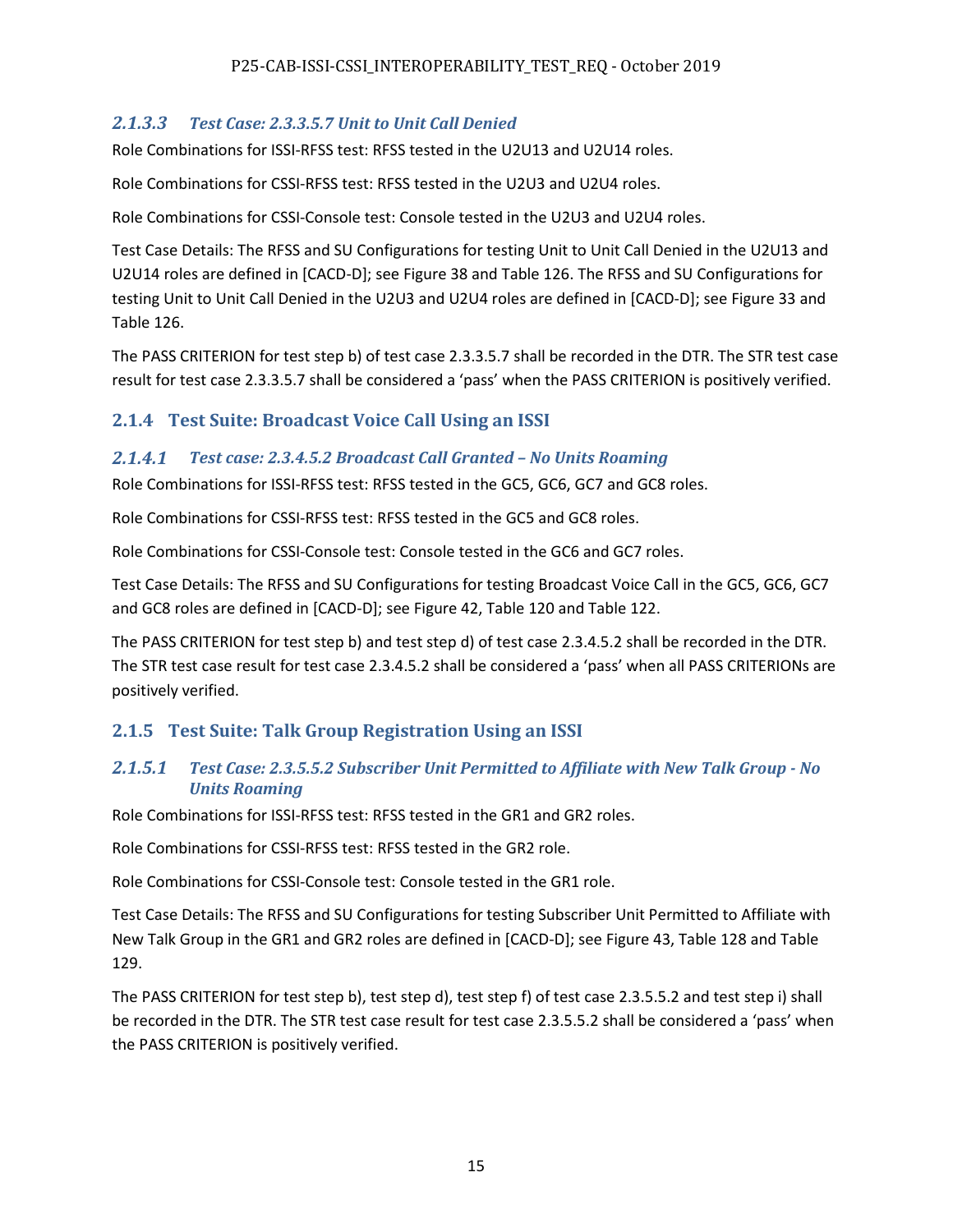#### *2.1.5.2 Test Case: 2.3.5.5.4 Subscriber Unit Denied Affiliation with New Talk Group - No Units Roaming*

Role Combinations for ISSI-RFSS test: RFSS tested in the GR1 and GR2 roles.

Role Combinations for CSSI-RFSS test: RFSS tested in the GR2 role.

Role Combinations for CSSI-Console test: Console tested in the GR1 role.

Test Case Details: The RFSS and SU Configurations for testing Subscriber Unit Denied Affiliation with New Talk Group in the GR1 and GR2 roles are defined in [CACD-D]; see Figure 43, Table 128 and Table 129.

The PASS CRITERION for test step b) of test case 2.3.5.5.4 shall be recorded in the DTR. The STR test case result for test case 2.3.5.5.4 shall be considered a 'pass' when the PASS CRITERION is positively verified.

## **2.1.6 Test Suite: Announcement Group Call**

## *2.1.6.1 Test Case: 2.3.6.5.2 Announcement Group Call Granted – No Units Roaming*

Role Combinations for ISSI-RFSS test: RFSS tested in the GC5, GC6, GC7 and GC8 roles.

Role Combinations for CSSI-RFSS test: RFSS tested in the GC5 and GC8 roles.

Role Combinations for CSSI-Console test: Console tested in the GC6 and GC7 roles.

Test Case Details: The RFSS and SU Configurations for testing Announcement Group Call in the GC5, GC6, GC7 and GC8 roles are defined in [CACD-D]; see Figure 46, Figure 47, Table 120 and Table 122.

The PASS CRITERION for test step b), test step d) and test step f) of test case 2.3.6.5.2 shall be recorded in the DTR. The STR test case result for test case 2.3.6.5.2 shall be considered a 'pass' when all PASS CRITERIONs are positively verified.

## **2.1.7 Test Suite: Emergency group Call Using an ISSI**

## *2.1.7.1 Test Case: 2.3.8.5.2 Emergency Group Call - No Units Roaming*

Role Combinations for ISSI-RFSS test: RFSS tested in the GC5, GC6, GC7 and GC8 roles.

Role Combinations for CSSI-RFSS test: RFSS tested in the GC5 and GC8 roles.

Role Combinations for CSSI-Console test: Console tested in the GC6 and GC7 roles.

Test Case Details: The RFSS and SU Configurations for testing Emergency Group Call in the GC5, GC6, GC7 and GC8 roles are defined in [CACD-D]; see Figure 50, Figure 51, Table 120 and Table 122.

The PASS CRITERION for test step b), test step d) and test step e) of test case 2.3.8.5.2 shall be recorded in the DTR. In addition, the pass criteria in test step e), the test lab shall coordinate with the manufacturer(s) of the SU1, SU6 and SU7 and the two RFSS manufacturers involved with testing to obtain and record in the DTR the 'manufacturer-specific indication/method' of the Emergency Status for SU6's transmission. The DTR shall record whether RFSS maintains or does not maintain the Emergency Status of the call. The DTR shall record whether RFSS B-1 maintains or does not maintain the Emergency Status of the call and whether emergency status based on SU6's transmission is displayed by SU1 and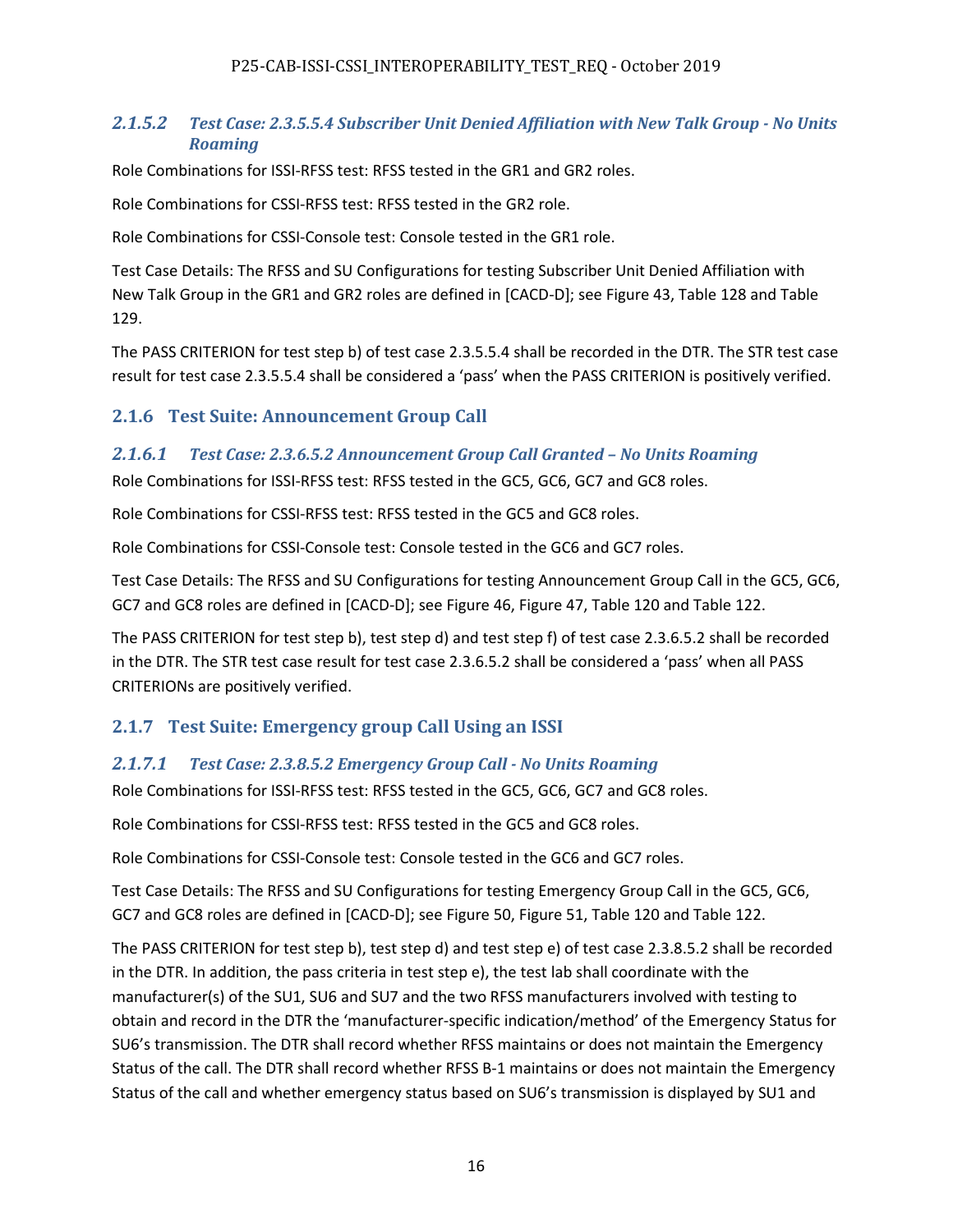SU7. The STR test case result for test case 2.3.8.5.2 shall be considered a 'pass' when all PASS CRITERIONs are positively verified.

## *2.1.7.2 Test Case: 2.3.8.5.6 Emergency Group Call Request Queued - No Units roaming*  Role Combinations for ISSI-RFSS test: RFSS tested in the GC5, GC6, GC7 and GC8 roles.

Role Combinations for CSSI-RFSS test: RFSS tested in the GC5 and GC8 roles.

Role Combinations for CSSI-Console test: Console tested in the GC6 and GC7 roles.

Test Case Details: The RFSS and SU Configurations for testing Emergency Group Call Request Queued in the GC5, GC6, GC7 and GC8 roles are defined in [CACD-D]; see Figure 50, Figure 51, Table 120 and Table 122.

The PASS CRITERION for test step f), test step j), test step n), test step p) and test step s) of test case 2.3.8.5.6 shall be recorded in the DTR. The STR test case result for test case 2.3.8.5.6 shall be considered a 'pass' when all PASS CRITERIONs are positively verified.

## *2.1.7.3 Test Case: 2.3.8.5.8 Emergency Group Call Ruthless Preemption - No units roaming*

Role Combinations for ISSI-RFSS test: RFSS tested in the GC5, GC6, GC7 and GC8 roles.

Role Combinations for CSSI-RFSS test: RFSS tested in the GC5 and GC8 roles.

Role Combinations for CSSI-Console test: Console tested in the GC6 and GC7 roles.

Test Case Details: The RFSS and SU Configurations for testing Emergency Group Call Ruthless Preemption in the GC5, GC6, GC7 and GC8 roles are defined in [CACD-D]; see Figure 50, Figure 51, Table 120 and Table 122.

The PASS CRITERION for test step f), test step k), test step l), and test step p) of test case 2.3.8.5.8 shall be recorded in the DTR. The STR test case result for test case 2.3.8.5.8 shall be considered a 'pass' when all PASS CRITERIONs are positively verified.

Test step j) 'Release PTT on SU1 to relinquish the talk group ALPHA traffic channel assignment' should be moved after test step n).

## **2.1.8 Test Suite: Encryption**

## *2.1.8.1 Test Case: 2.3.10.5.1 Call Privacy for Encrypted Call*

Role Combinations for ISSI-RFSS test: RFSS tested in the GC5, GC6, GC7 and GC8 roles.

Role Combinations for CSSI-RFSS test: RFSS tested in the GC5 and GC8 roles.

Role Combinations for CSSI-Console test: Console tested in the GC6 and GC7 roles.

Test Case Details: The RFSS and SU Configurations for testing Call Privacy for Encrypted Call in the GC5, GC6, GC7 and GC8 roles are defined in [CACD-D]; see Figure 30, Figure 31, Table 120 and Table 122.

The PASS CRITERION for test step b) of test case 2.3.10.5.1 shall be recorded in the DTR. The STR test case result for test case 2.3.10.5.1 shall be considered a 'pass' when the PASS CRITERION is positively verified.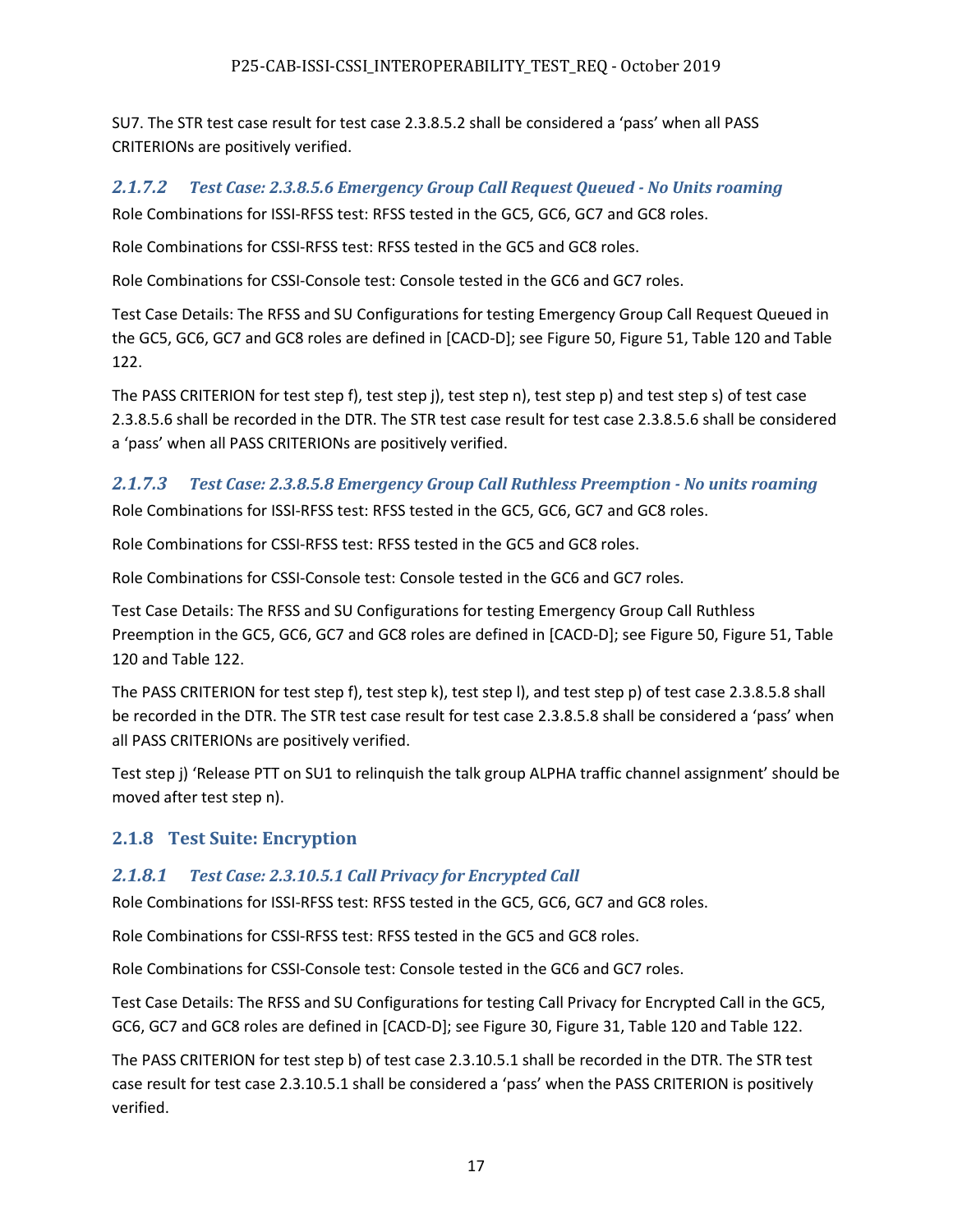## **3 ISSI Testing Requirements for Radio Frequency Sub-System (RFSS)**

## Test Scope

[BACA-B] defines the G reference point as the interface between RFSSs. The G reference point is also referred to as the ISSI. This section requires testing over a single ISSI segment between 2 RFSSs.

The table below identifies the possible ISSI connection types when connecting 2 RFSSs over a single segment. Either ISSI connection type is valid for P25 CAP compliance testing and reporting test case results. While test case results shall be reported for at least one connection type, both connection types may be tested and reported.

#### **Table 13 Connection Types and Identifiers - ISSI**

| <b>ISSI Connection Type</b> | <b>WACN IDS</b> | <b>SYSTEM IDS</b> |
|-----------------------------|-----------------|-------------------|
| Inter-WACN                  | Different       | Does not Matter   |
| Inter-System                | Same            | Different         |

## RFSS Test Requirements for FDMA Voice Services over ISSI

The RFSS-under-test shall be tested for interoperability in accordance with [CACD-D] and with additional test details found in Section 2 of this document.

Mobile subscriber units used for testing shall comply with Section 2.4 of this document. Subscriber units used for testing shall be capable of displaying the Talking Party Identification. These test cases have test steps with a PASS CRITERION asking that the Talking Party Identification of the transmitting subscriber unit be verified on the displays of the receiving subscriber units used during the test.

The RFSS-under-test shall be tested using the test suites / test cases shown in Table 14. If the RFSS supporting the testing was not capable of supporting a test case, and therefore the test case was not performed, the testing limitation shall be noted (Not Tested) in the STR and on the SDOC for the RFSSunder-test.

FDMA voice services testing of the ISSI shall use a full rate vocoder for the SU that initiates testing in the RFSS under test or the RFSS supporting the testing. A full rate vocoder shall be used by the ISSI. The SU that receives the call from either the RFSS under test or the RFSS that supports the test shall receive a full rate vocoder transmission.

P25 CAP has defined certain test cases as 'Required PASS' test cases. 'Required PASS' means that the test case results shall be a PASS if the equipment is to be considered P25 CAP Compliant. Only P25 CAP Compliant equipment will be posted as 'Approved (Grant Eligible) Equipment on the P25 CAP webpage. These test cases have been noted with double asterisk (\*\*) in Table 14.

There is a 'unit to unit call with availability check' test case and a 'unit to unit call without availability check' test case. One of these two test cases shall have a 'PASS" test case result. The manufacturer can choose which test case or test both. These two test cases are noted with a triple asterisk (\*\*\*) in Table 14.

The 'test suites/test cases' are found in [CACD-D].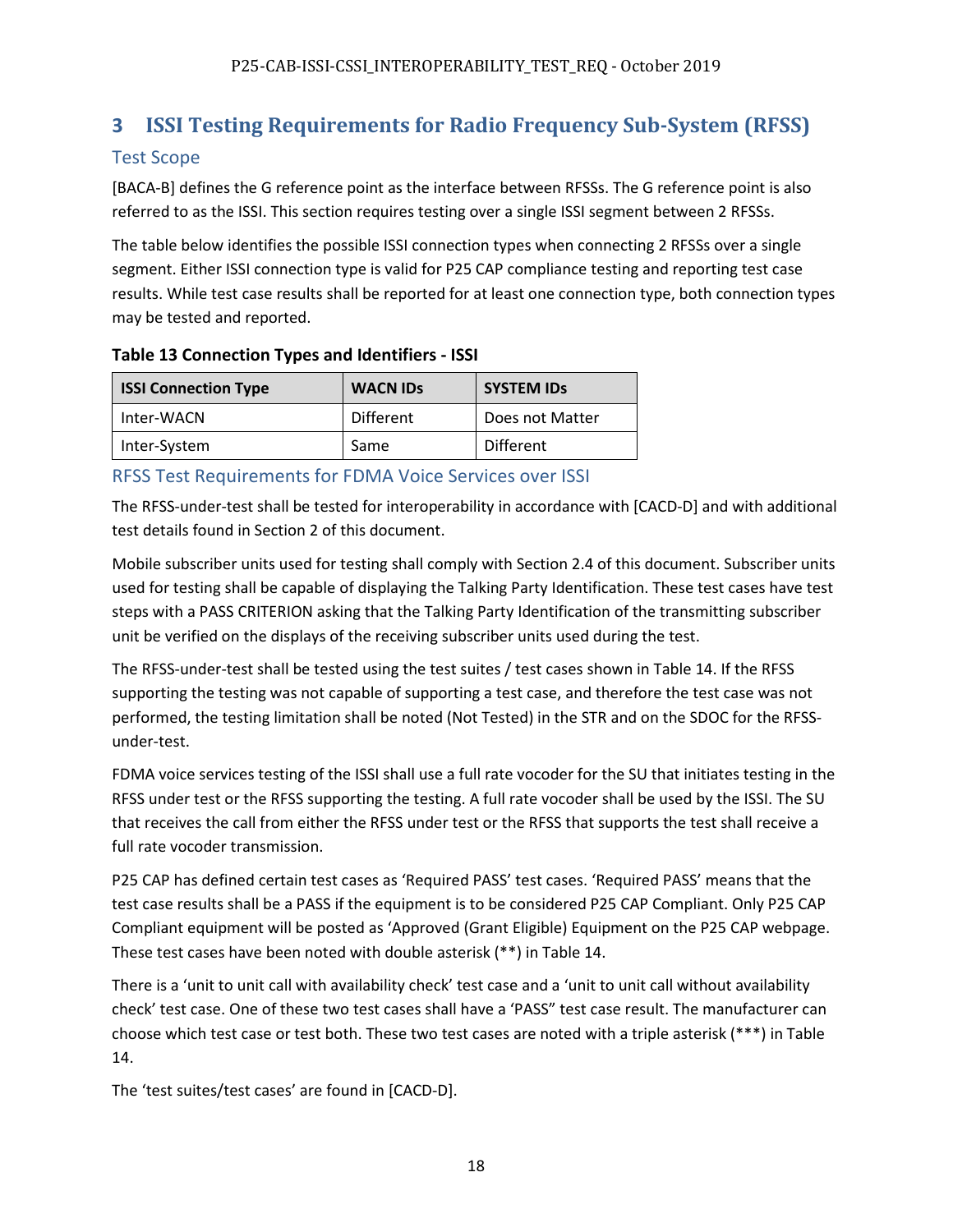If a manufacturer does not offer the functionality to support one or more of the 'Required PASS' test cases, please see Section 6 of this test requirements CAB.

| <b>Test Suite</b><br><b>Test Case</b> | RFSS FDMA Interoperability Test Cases over ISSI                                           |
|---------------------------------------|-------------------------------------------------------------------------------------------|
| 2.3.1                                 | Unit Registration <sup>1</sup>                                                            |
| 2.3.1.5.1                             | ** Valid Registration                                                                     |
| 2.3.1.5.2                             | ** Denied or Refused Registration                                                         |
| 2.3.1.5.6                             | ** SU Roamed Procedure (from serving to home)                                             |
| 2.3.2                                 | <b>Group Voice Call<sup>2</sup></b>                                                       |
| 2.3.2.5.2                             | Group Call Granted - Unconfirmed - No Units Roaming                                       |
| 2.3.2.5.6                             | ** Confirmed Group Call Granted after RF Resources Become Available - No Units<br>Roaming |
| 2.3.2.5.7                             | ** Group Call Denied - All Units Roaming and No Units Roaming <sup>3</sup>                |
| 2.3.3                                 | Unit-to-Unit Voice Call <sup>4</sup>                                                      |
| 2.3.3.5.1                             | *** Unit-to-Unit Call with Target Availability Check                                      |
| 2.3.3.5.5                             | *** Unit-to-Unit Call without Target Availability Check                                   |
| 2.3.3.5.7                             | ** Unit-to-Unit Call Denied                                                               |
| 2.3.4                                 | <b>Broadcast Call<sup>2</sup></b>                                                         |
| 2.3.4.5.2                             | ** Broadcast Call Granted - No Units Roaming                                              |
| 2.3.5                                 | Talk Group Registration <sup>5</sup>                                                      |
| 2.3.5.5.2                             | ** Subscriber Unit Permitted to Affiliate with New Talk Group - No Units Roaming          |
| 2.3.5.5.4                             | ** Subscriber Unit Denied Affiliation to New Group - No Units Roaming                     |
| 2.3.6                                 | <b>Announcement Group Call<sup>2</sup></b>                                                |
| 2.3.6.5.2                             | ** Announcement Group Call - No Units Roaming                                             |
| 2.3.8                                 | <b>Emergency Group Call<sup>2</sup></b>                                                   |
| 2.3.8.5.2                             | ** Emergency Group Call - No Units Roaming                                                |
| 2.3.8.5.6                             | ** Emergency Group Call request queued - No Units Roaming                                 |
| 2.3.8.5.8                             | ** Emergency call request ruthless preemption - No Units Roaming                          |
| 2.3.10.5                              | Encryption <sup>2</sup>                                                                   |
| 2.3.10.5.1                            | ** Call Privacy for Encrypted Call                                                        |

**Table 14. RFSS FDMA Interoperability Test Cases over ISSI**

l

<span id="page-22-0"></span><sup>&</sup>lt;sup>1</sup> Test cases in test suite shall be run utilizing role combinations UR1 and UR2

<span id="page-22-1"></span><sup>2</sup> Test cases in the test suite shall be run utilizing role combinations GC5, GC6, GC7 and GC8 except for test case 2.3.2.5.7; see footnote 3

<span id="page-22-2"></span><sup>3</sup> Test case shall be run utilizing role combinations GC7 and GC8

<span id="page-22-3"></span><sup>4</sup> Test cases in the test suite shall be run utilizing role combinations U2U13 and U2U14

<span id="page-22-4"></span><sup>5</sup> Test cases in the test suite shall be run utilizing role combinations GR1 and GR2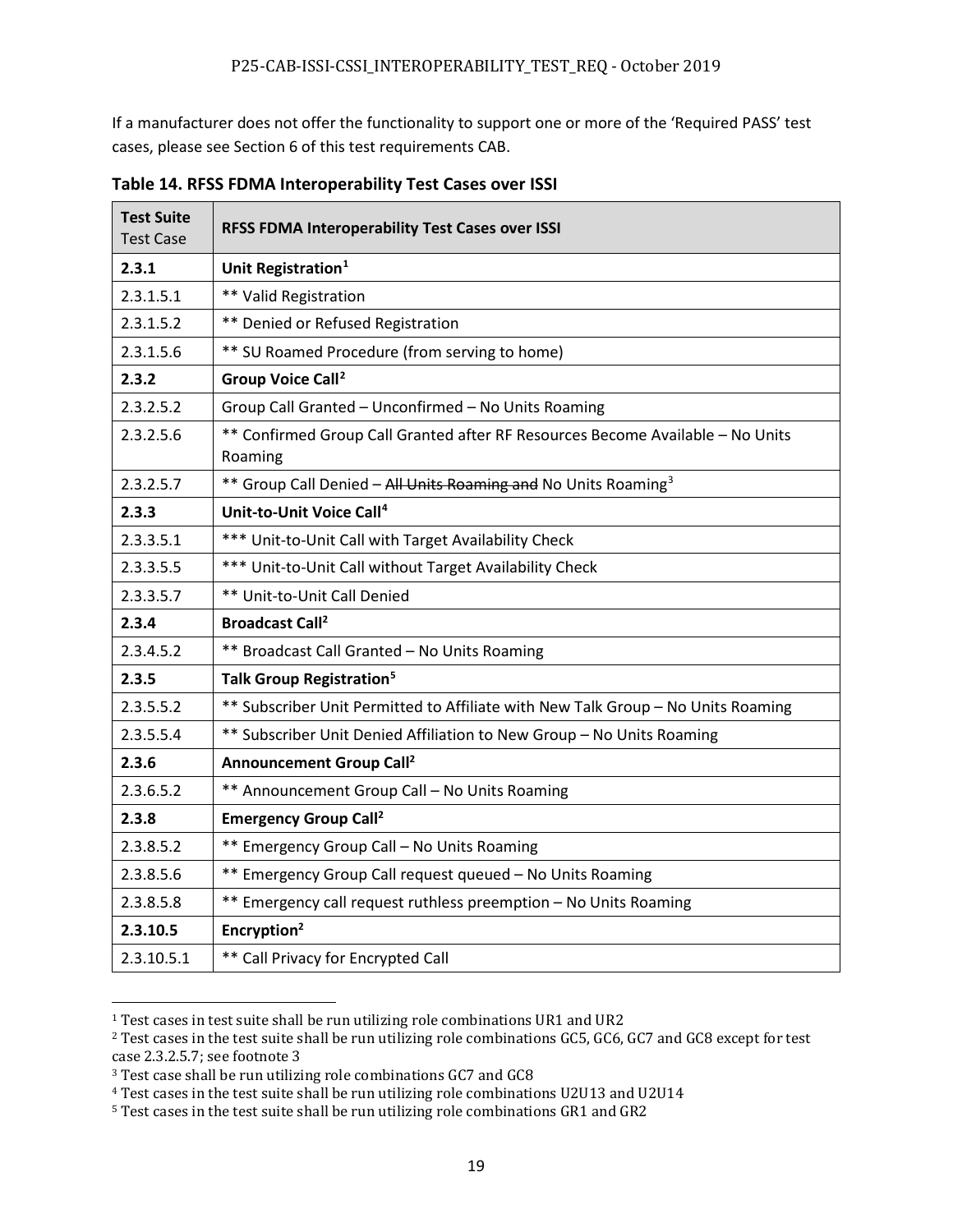## RFSS Test requirements for TDMA Voice Services over ISSI

The RFSS-under-test shall be tested for interoperability in accordance with [CACD-D] and with additional test details found in Section 2 of this document.

Mobile subscriber units used for testing shall comply with Section 2.4 of this document. Subscriber units used for testing shall be capable of displaying the Talking Party Identification. These test cases have test steps with a PASS CRITERION asking that the Talking Party Identification of the transmitting subscriber unit be verified on the displays of the receiving subscriber units used during the test.

The RFSS-under-test shall be tested using the test suites / test cases shown in Table 15. If the RFSS supporting the testing was not capable of supporting a test case, and therefore the test case was not performed, the testing limitation shall be noted (Not Tested) in the STR and on the SDOC for RFSSunder-test.

TDMA voice services testing of the ISSI shall use a half rate vocoder for the SU that initiates testing for the RFSS under test or the RFSS supporting the testing. A half rate vocoder shall be used by the ISSI. The SU that receives the call from either the RFSS under test or the RFSS that supports the test shall receive a half rate vocoder transmission. P25 CAP has defined certain test cases as 'Required PASS' test cases. 'Required PASS' means that the test case results shall be a PASS if the equipment is to be considered P25 CAP Compliant. Only P25 CAP Compliant equipment will be posted as 'Approved (Grant Eligible) Equipment on the P25 CAP webpage. These test cases have been noted with double asterisk (\*\*) in Table 15.

There is a 'unit to unit call with availability check' test case and a 'unit to unit call without availability check' test case. One of these two test cases shall have a 'PASS" test case result. The manufacturer can choose which test case or test both. These two test cases are noted with a triple asterisk (\*\*\*) in Table 15.

The 'test suites/test cases' are found in [CACD-D].

If a manufacturer does not offer the functionality to support one or more of the 'Required PASS' test cases, please see Section 6 of this test requirements CAB.

| <b>Test Suite</b><br><b>Test Case</b> | <b>RFSS TDMA Interoperability Test Cases over ISSI</b>                                    |
|---------------------------------------|-------------------------------------------------------------------------------------------|
| 2.3.1                                 | Unit Registration $1$                                                                     |
| 2.3.1.5.1                             | ** Valid Registration                                                                     |
| 2.3.2                                 | Group Voice Call <sup>2</sup>                                                             |
| 2.3.2.5.2                             | Group Call Granted - Unconfirmed - No Units Roaming                                       |
| 2.3.2.5.6                             | ** Confirmed Group Call Granted after RF Resources Become Available - No Units<br>Roaming |
| 2.3.3                                 | Unit-to-Unit Voice Call <sup>4</sup>                                                      |

**Table 15. RFSS TDMA Interoperability Test Cases over ISSI**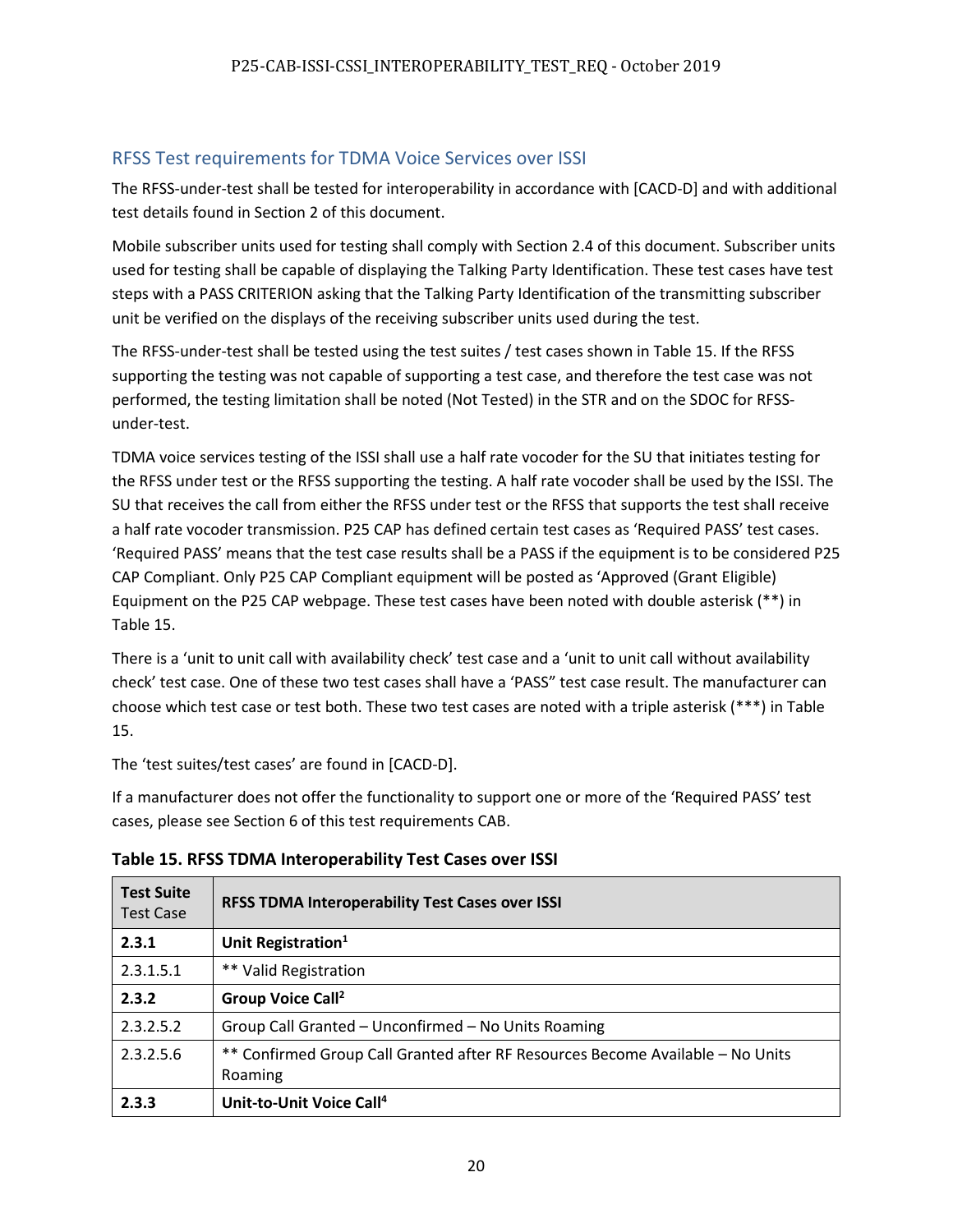| <b>Test Suite</b><br><b>Test Case</b> | <b>RFSS TDMA Interoperability Test Cases over ISSI</b>                           |
|---------------------------------------|----------------------------------------------------------------------------------|
| 2.3.3.5.1                             | *** Unit-to-Unit Call with Target Availability Check                             |
| 2.3.3.5.5                             | *** Unit-to-Unit Call without Target Availability Check                          |
| 2.3.4                                 | <b>Broadcast Call<sup>2</sup></b>                                                |
| 2.3.4.5.2                             | ** Broadcast Call Granted - No Units Roaming                                     |
| 2.3.5                                 | Talk Group Registration <sup>5</sup>                                             |
| 2.3.5.5.2                             | ** Subscriber Unit Permitted to Affiliate with New Talk Group - No Units Roaming |
| 2.3.6                                 | Announcement Group Call <sup>2</sup>                                             |
| 2.3.6.5.2                             | ** Announcement Group Call - No Units Roaming                                    |
| 2.3.8                                 | <b>Emergency Group Call<sup>2</sup></b>                                          |
| 2.3.8.5.2                             | ** Emergency Group Call - No Units Roaming                                       |
| 2.3.8.5.6                             | ** Emergency Group Call request queued - No Units Roaming                        |
| 2.3.8.5.8                             | ** Emergency call request ruthless preemption - No Units Roaming                 |
| 2.3.10.5                              | Encryption <sup>2</sup>                                                          |
| 2.3.10.5.1                            | ** Call Privacy for Encrypted Call                                               |

## **4 CSSI Testing Requirements for Radio Frequency Sub-System (RFSS)**

#### Test Scope

[BACA-B] defines the Ec reference point as the interface between RFSS equipment and Console equipment. 'Console equipment' may be either be a console based on CSS equipment or a console integrated with RFSS equipment. The term 'Console' will be used when referring to requirements for both types of consoles. The Ec reference point is also referred to as the CSSI.

This section requires testing over a single CSSI segment between RFSS equipment and Console equipment. The table below identifies the possible CSSI connection types when connecting RFSS equipment and Console equipment over a single segment. Any one of the three CSSI connection types is valid for P25 CAP compliance testing and reporting test case results. While test case results shall be reported for at least one connection type, all connection types may be tested and reported.

| <b>CSSI Connection Type</b> | <b>WACN IDs</b>  | <b>SYSTEM IDS</b> | <b>RFSS IDS</b>  |
|-----------------------------|------------------|-------------------|------------------|
| Inter-WACN                  | <b>Different</b> | Does not Matter   | Does not Matter  |
| Inter-System                | Same             | <b>Different</b>  | Does not Matter  |
| Intra-System                | Same             | Same              | <b>Different</b> |

| Table 16. Connection Types and Identifiers - CSSI |  |
|---------------------------------------------------|--|
|---------------------------------------------------|--|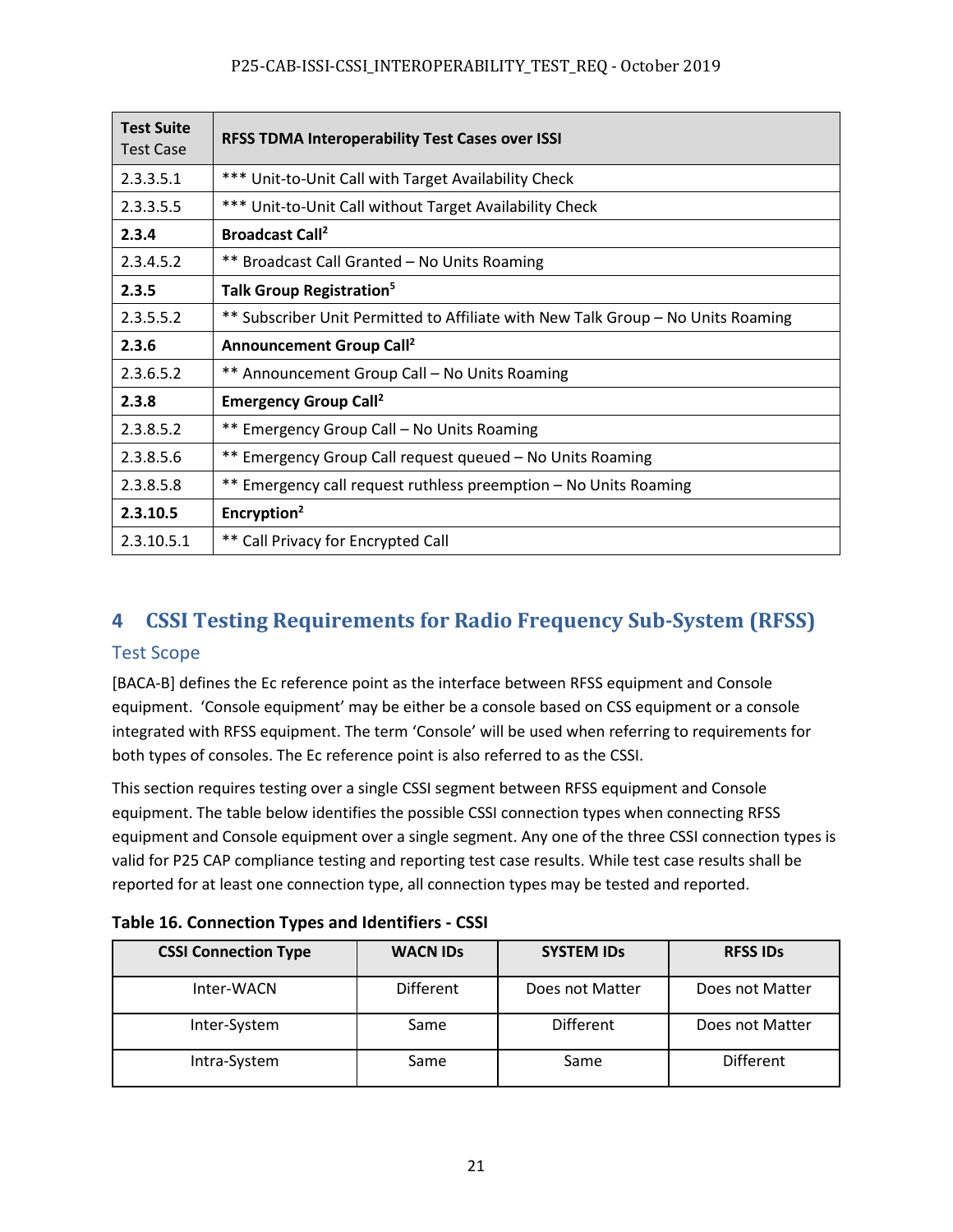## RFSS Test Requirements for FDMA Voice Services over CSSI

RFSS-under-test shall be tested for interoperability in accordance with [CACD-D] and with additional test details found in Section 2 of this document.

Mobile subscriber units and console subscriber units used for testing shall comply with Section 2.4 of this document. Subscriber units used for testing shall be capable of displaying the Talking Party Identification. These test cases have test steps with a PASS CRITERION asking that the Talking Party Identification of the transmitting subscriber unit be verified on the displays of the receiving subscriber units used during the test.

The RFSS-under-test shall be tested using the test suites / test cases shown in Table 17. If the Console supporting the testing was not capable of supporting a test case, and therefore the test case was not performed, the testing limitation shall be noted (Not Tested) in the STR and on the SDOC for the RFSSunder-test.

FDMA voice services testing of the CSSI shall use a full rate vocoder for the SU that initiates testing in the RFSS under test or the CSU that initiates testing in the RFSS/Console supporting the test. A full rate vocoder shall be used by the CSSI. The SU that receives the call in the RFSS under test or the CSU that receives the call in RFSS/Console that supports the test shall receive a full rate vocoder transmission.

P25 CAP has defined certain test cases as 'Required PASS' test cases. 'Required PASS' means that the test case results shall be a PASS if the equipment is to be considered P25 CAP Compliant. Only P25 CAP Compliant equipment will be posted as 'Approved (Grant Eligible) Equipment on the P25 CAP webpage. These test cases have been noted with double asterisk (\*\*) in Table 17.

There is a 'unit to unit call with availability check' test case and a 'unit to unit call without availability check' test case. One of these two test cases shall have a 'PASS" test case result. The manufacturer can choose which test case or test both. These two test cases are noted with a triple asterisk (\*\*\*) in Table 17.

The 'test suites/test cases' are found in [CACD-D].

l

If a manufacturer does not offer the functionality to support one or more of the 'Required PASS' test cases, please see Section 6 of this test requirements CAB.

| <b>Test Suite</b><br><b>Test Case</b> | <b>RFSS FDMA Interoperability Test Cases over CSSI</b>                                                       |
|---------------------------------------|--------------------------------------------------------------------------------------------------------------|
| 2.3.2                                 | Group Voice Call <sup>6</sup>                                                                                |
| 2.3.2.5.2                             | Group Call Granted - Unconfirmed - No Units Roaming                                                          |
| 2.3.2.5.6                             | ** Confirmed Group Voice Call Granted After RF Resources Become Available - No<br>Units Roaming <sup>7</sup> |

**Table 17. RFSS FDMA Interoperability Test Cases over CSSI**

<span id="page-25-0"></span><sup>6</sup> Test cases in the test suite in shall be run utilizing role combinations GC5 and GC8 except for test case 2.3.2.5.7; see footnote 8

<span id="page-25-1"></span><sup>&</sup>lt;sup>7</sup> GC5 is not applicable when the equipment supporting the test is a CSS because a CSS has no RF resources.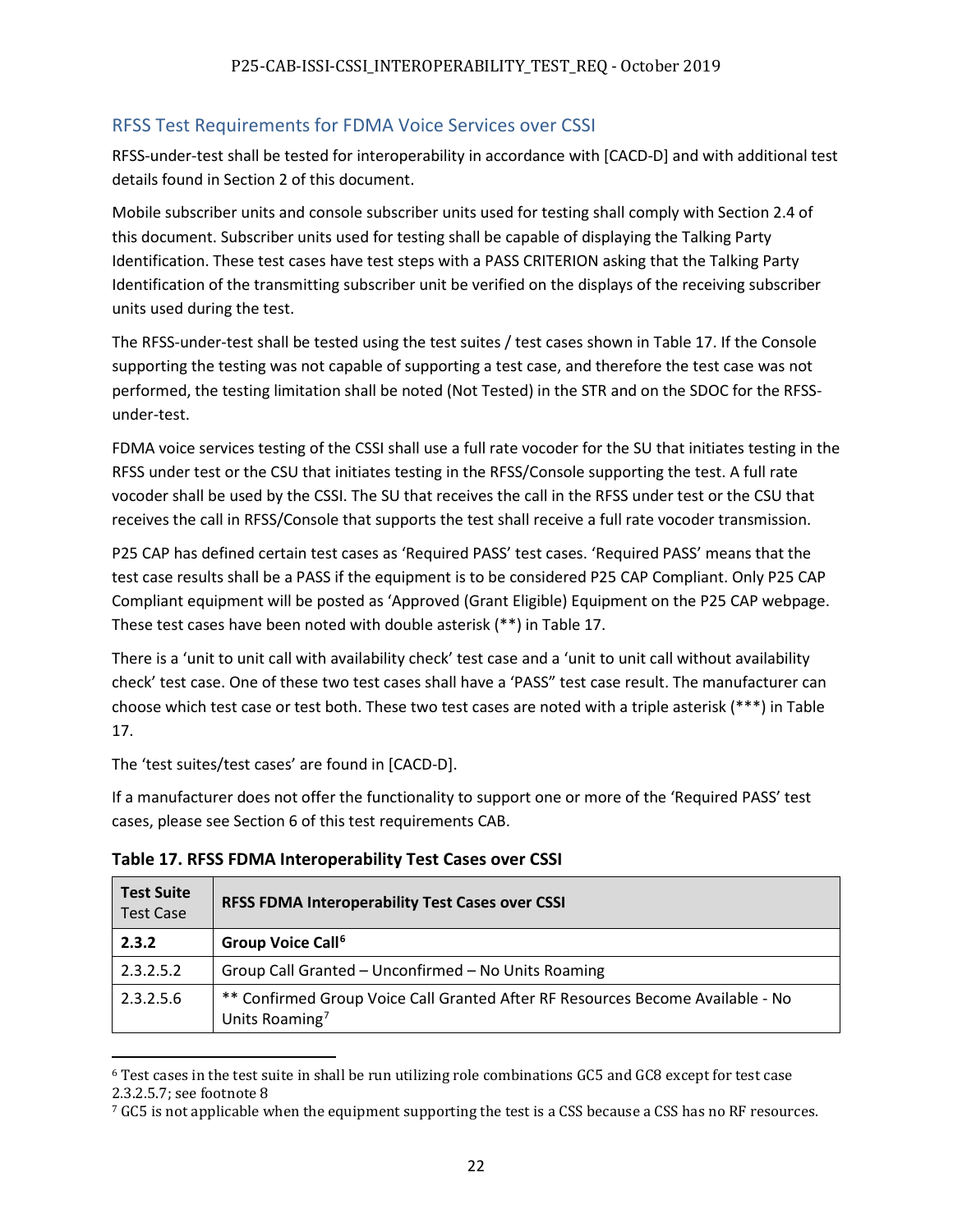| <b>Test Suite</b><br><b>Test Case</b> | <b>RFSS FDMA Interoperability Test Cases over CSSI</b>                           |
|---------------------------------------|----------------------------------------------------------------------------------|
| 2.3.2.5.7                             | ** Group Call Denied – All Units Roaming and No Units Roaming <sup>8</sup>       |
| 2.3.2.5.12                            | ** Group call interrupt (Dispatcher Audio Takeover) - No Units Roaming           |
| 2.3.3                                 | Unit-to-Unit Voice Call <sup>9</sup>                                             |
| 2.3.3.5.1                             | *** Unit-to-Unit Call with Target Availability Check                             |
| 2.3.3.5.5                             | *** Unit-to-Unit Call without Target Availability Check                          |
| 2.3.3.5.7                             | ** Unit-to-Unit Call Denied                                                      |
| 2.3.4                                 | <b>Broadcast Call<sup>6</sup></b>                                                |
| 2.3.4.5.2                             | ** Broadcast Call Granted - No Units Roaming                                     |
| 2.3.5                                 | Talk Group Registration <sup>10</sup>                                            |
| 2.3.5.5.2                             | ** Subscriber Unit Permitted to Affiliate with New Talk Group - No Units Roaming |
| 2.3.5.5.4                             | ** Subscriber Unit Denied Affiliation to New Group - No Units Roaming            |
| 2.3.6                                 | <b>Announcement Group Call<sup>6</sup></b>                                       |
| 2.3.6.5.2                             | ** Announcement Group Call - No Units Roaming                                    |
| 2.3.8                                 | <b>Emergency Group Call<sup>6</sup></b>                                          |
| 2.3.8.5.2                             | ** Emergency Group Call - No Units Roaming                                       |
| 2.3.8.5.6                             | ** Emergency Group Call request queued - No Units Roaming <sup>7</sup>           |
| 2.3.8.5.8                             | ** Emergency call request ruthless preemption - No Units Roaming <sup>7</sup>    |
| 2.3.10                                | Encryption <sup>6</sup>                                                          |
| 2.3.10.5.1                            | Call Privacy for Encrypted Call                                                  |

## RFSS Test Requirements for TDMA Voice Services over CSSI

The RFSS-under-test shall be tested for interoperability in accordance with [CACD-D] and with additional test details found in Section 2 of this document.

Mobile subscriber units and console subscriber units used for testing shall comply with Section 2.4 of this document. Subscriber units used for testing shall be capable of displaying the Talking Party Identification. These test cases have test steps with a PASS CRITERION asking that the Talking Party Identification of the transmitting subscriber unit be verified on the displays of the receiving subscriber units used during the test.

The RFSS-under-test shall be tested using the test suites / test cases shown in Table 18. If the Console equipment supporting the testing was not capable of supporting a test case, and therefore the test case

 $\overline{\phantom{a}}$ 

<span id="page-26-0"></span><sup>8</sup> Test case shall be run utilizing role combination GC8

<span id="page-26-1"></span><sup>9</sup> Test cases in the test suite shall be run utilizing role combinations U2U3 and U2U4. When testing with the U2U3 role and a CSS, it is acceptable to have the RFSS under test be the group home.

<span id="page-26-2"></span><sup>&</sup>lt;sup>10</sup> Test cases in the test suite shall be run utilizing role combination GR2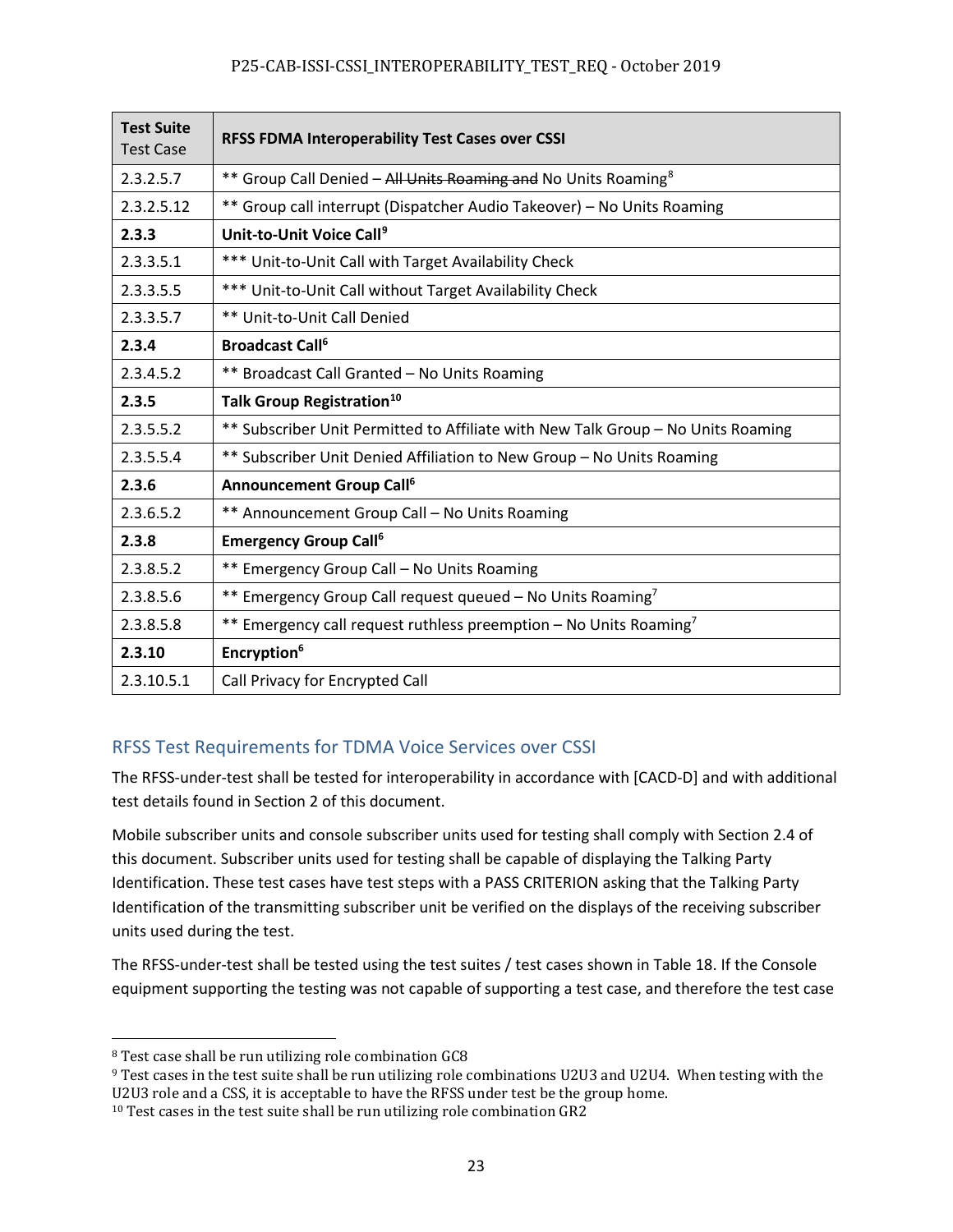was not performed, the testing limitation shall be noted (Not Tested) in the STR and on the SDOC for the RFSS-under-test.

TDMA voice services testing of the CSSI shall use a half rate vocoder for the SU that initiates testing in the RFSS under test or the CSU that initiates testing in the RFSS/Console supporting the test. A half rate vocoder shall be used by the CSSI. The SU that receives the call in the RFSS under test or the CSU that receives the call in RFSS/Console that supports the test shall receive a half rate vocoder transmission. P25 CAP has defined certain test cases as 'Required PASS' test cases. 'Required PASS' means that the test case results shall be a PASS if the equipment is to be considered P25 CAP Compliant. Only P25 CAP Compliant equipment will be posted as 'Approved (Grant Eligible) Equipment on the P25 CAP webpage. These test cases have been noted with double asterisk (\*\*) in Table 18.

There is a 'unit to unit call with availability check' test case and a 'unit to unit call without availability check' test case. One of these two test cases shall have a 'PASS" test case result. The manufacturer can choose which test case or test both. These two test cases are noted with a triple asterisk (\*\*\*) in Table 18.

The 'test suites/test cases' are found in [CACD-D].

If a manufacturer does not offer the functionality to support one or more of the 'Required PASS' test cases, please see Section 6 of this test requirements CAB.

| <b>Test Suite</b><br><b>Test Case</b> | <b>RFSS TDMA Interoperability Test Cases over CSSI</b>                                                       |
|---------------------------------------|--------------------------------------------------------------------------------------------------------------|
| 2.3.2                                 | Group Voice Call <sup>6</sup>                                                                                |
| 2.3.2.5.2                             | Group Call Granted - Unconfirmed - No Units Roaming                                                          |
| 2.3.2.5.6                             | ** Confirmed Group Voice Call Granted After RF Resources Become Available - No<br>Units Roaming <sup>7</sup> |
| 2.3.2.5.12                            | ** Group call interrupt (Dispatcher Audio Takeover) - No Units Roaming                                       |
| 2.3.3                                 | Unit-to-Unit Voice Call <sup>9</sup>                                                                         |
| 2.3.3.5.1                             | *** Unit-to-Unit Call with Target Availability Check                                                         |
| 2.3.3.5.5                             | *** Unit-to-Unit Call without Target Availability Check                                                      |
| 2.3.4                                 | <b>Broadcast Voice Call<sup>6</sup></b>                                                                      |
| 2.3.4.5.2                             | ** Broadcast Call Granted - No Units Roaming                                                                 |
| 2.3.5                                 | Talk Group Registration <sup>10</sup>                                                                        |
| 2.3.5.5.2                             | ** Subscriber Unit Permitted to Affiliate with New Talk Group - No Units Roaming                             |
| 2.3.6                                 | <b>Announcement Group Call<sup>6</sup></b>                                                                   |
| 2.3.6.5.2                             | ** Announcement Group Call - No Units Roaming                                                                |
| 2.3.8                                 | <b>Emergency Group Call</b> <sup>6</sup>                                                                     |
| 2.3.8.5.2                             | ** Emergency Group Call - No Units Roaming                                                                   |
| 2.3.8.5.6                             | ** Emergency Group Call request queued – No Units Roaming <sup>7</sup>                                       |

**Table 18. RFSS TDMA Interoperability Test Cases over CSSI**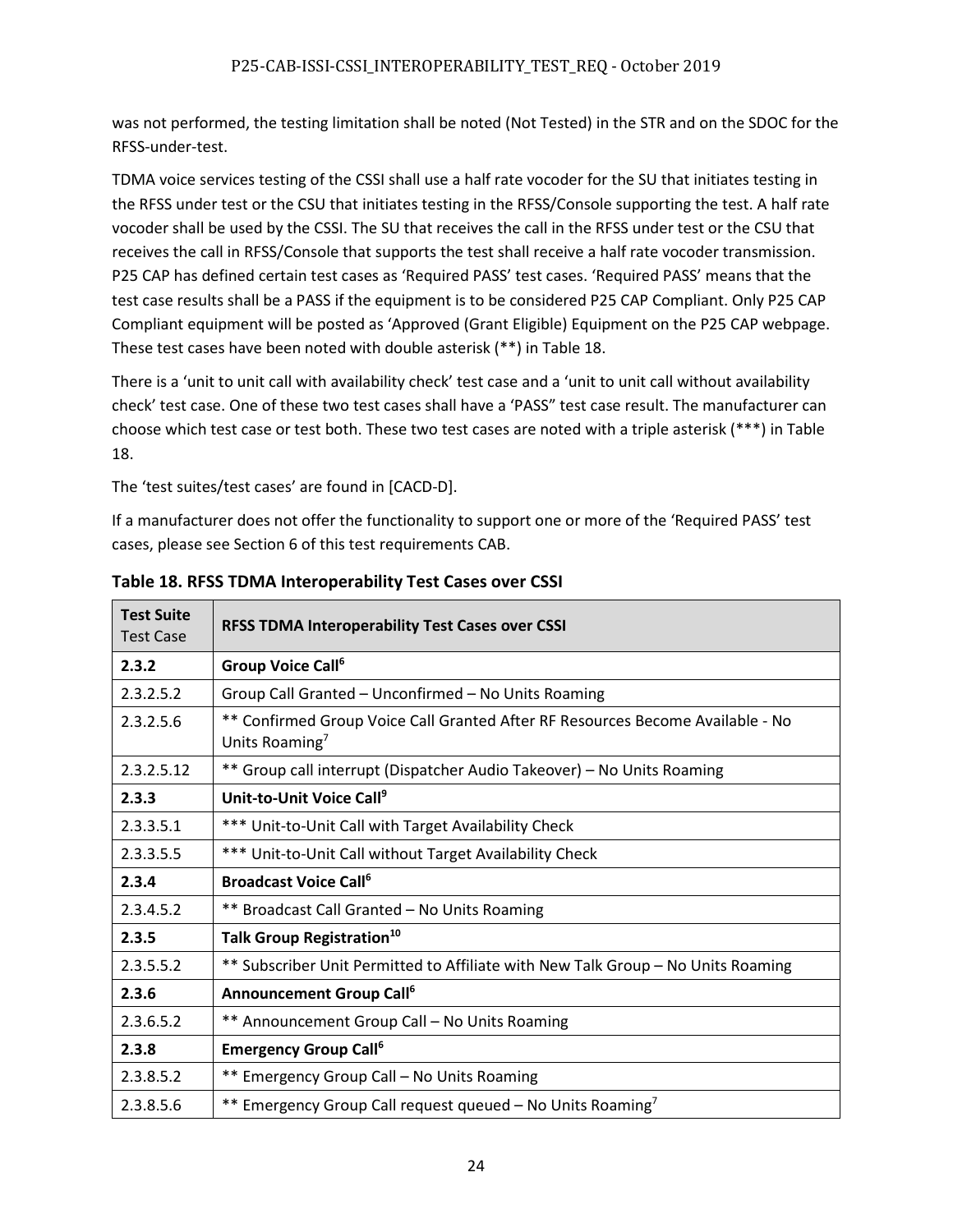| <b>Test Suite</b><br><b>Test Case</b> | <b>RFSS TDMA Interoperability Test Cases over CSSI</b>                        |
|---------------------------------------|-------------------------------------------------------------------------------|
| 2.3.8.5.8                             | ** Emergency call request ruthless preemption – No Units Roaming <sup>7</sup> |
| 2.3.10                                | Encryption <sup>6</sup>                                                       |
| 2.3.10.5.1                            | ** Call Privacy for Encrypted Call                                            |

## **5 CSSI Testing Requirements for Consoles**

## Test Scope

[BACA-B] defines the Ec reference point as the interface between Console equipment and RFSS equipment. 'Console equipment' may be either be a console based on CSS equipment or a console integrated with RFSS equipment. The term 'Console' will be used when referring to requirements for both types of consoles. The Ec reference point is also referred to as the CSSI.

This section requires testing over a single CSSI segment between Console equipment and RFSS equipment. The table below identifies the possible CSSI connection types when connecting Console equipment and RFSS equipment over a single segment. Any one of the three CSSI connection types is valid for P25 CAP compliance testing and reporting test case results. While test case results shall be reported for at least one connection type, all connection types may be tested and reported.

| <b>CSSI Connection Type</b> | <b>WACN IDs</b>  | <b>SYSTEM IDS</b> | <b>RFSS IDS</b>  |
|-----------------------------|------------------|-------------------|------------------|
| Inter-WACN                  | <b>Different</b> | Does not Matter   | Does not Matter  |
| Inter-System                | Same             | <b>Different</b>  | Does not Matter  |
| Intra-System                | Same             | Same              | <b>Different</b> |

**Table 19. Connection Types and Identifiers - CSSI**

## Console Test Requirements for FDMA Voice Services over CSSI

The Console-under-test shall be tested for interoperability in accordance with [CACD-D] and with additional test details found in Section 2 of this document.

Mobile subscriber units and console subscriber units used for testing shall comply with Section 2.4 of this document. Subscriber units used for testing shall be capable of displaying the Talking Party Identification. These test cases have test steps with a PASS CRITERION asking that the Talking Party Identification of the transmitting subscriber unit be verified on the displays of the receiving subscriber units used during the test.

The Console-under-test shall be tested using the test suites / test cases shown in Table 20. If the RFSS supporting the testing was not capable of supporting a test case, and therefore the test case was not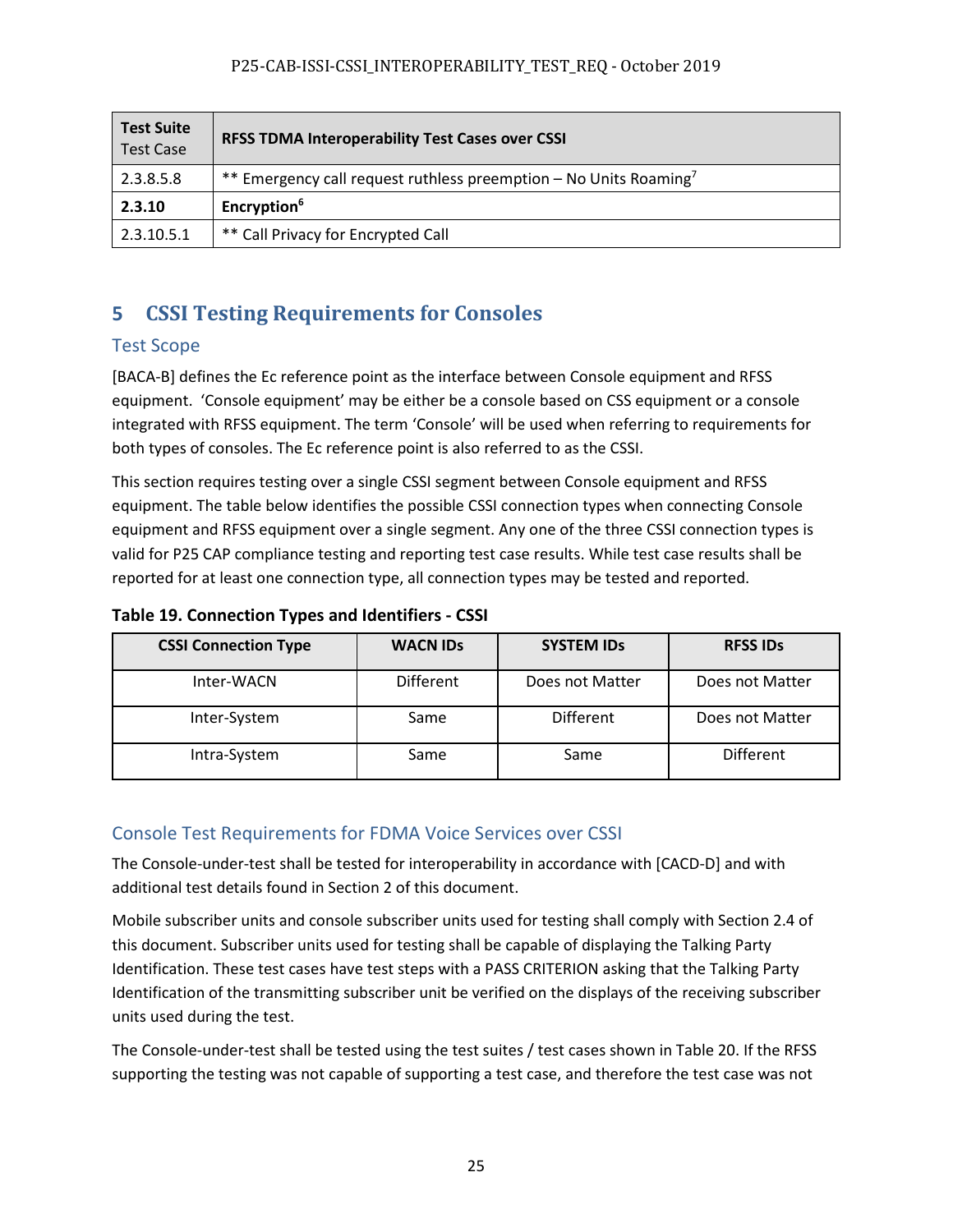performed, the testing limitation shall be noted (Not Tested) in the STR and on the SDOC for the Console-under-test.

FDMA voice services testing of the CSSI shall use a full rate vocoder for the CSU that initiates testing in the Console under test or the SU that initiates testing in the RFSS supporting the test. A full rate vocoder shall be used by the CSSI. The CSU that receives the call in the Console under test or the SU that receives the call in RFSS that supports the test shall receive a full rate vocoder transmission. P25 CAP has defined certain test cases as 'Required PASS' test cases. 'Required PASS' means that the test case results shall be a PASS if the equipment is to be considered P25 CAP Compliant. Only P25 CAP Compliant equipment will be posted as 'Approved (Grant Eligible) Equipment on the P25 CAP webpage. These test cases have been noted with double asterisk (\*\*) in Table 20.

There is a 'unit to unit call with availability check' test case and a 'unit to unit call without availability check' test case. One of these two test cases shall have a 'PASS" test case result. The manufacturer can choose which test case or test both. These two test cases are noted with a triple asterisk (\*\*\*) in Table 20.

The 'test suites/test cases' are found in [CACD-D].

If a manufacturer does not offer the functionality to support one or more of the 'Required PASS' test cases, please see Section 6 of this test requirements CAB.

| <b>Test Suite</b><br><b>Test Case</b> | <b>Console FDMA Interoperability Test Cases over CSSI</b>                                                     |
|---------------------------------------|---------------------------------------------------------------------------------------------------------------|
| 2.3.2                                 | Group Voice Call <sup>11</sup>                                                                                |
| 2.3.2.5.2                             | Group Call Granted - Unconfirmed - No Units Roaming                                                           |
| 2.3.2.5.6                             | ** Confirmed Group Voice Call Granted After RF Resources Become Available - No<br>Units Roaming <sup>12</sup> |
| 2.3.2.5.7                             | ** Group Call Denied - All Units Roaming and No Units Roaming <sup>13</sup>                                   |
| 2.3.2.5.12                            | ** Group call interrupt (Dispatcher Audio Takeover) – No Units Roaming <sup>14</sup>                          |
| 2.3.3                                 | Unit-to-Unit Voice Call <sup>9</sup>                                                                          |
| 2.3.3.5.1                             | *** Unit-to-Unit Call with Target Availability Check                                                          |
| 2.3.3.5.5                             | *** Unit-to-Unit Call without Target Availability Check                                                       |
| 2.3.3.5.7                             | ** Unit-to-Unit Call Denied                                                                                   |
| 2.3.4                                 | <b>Broadcast Call</b> <sup>11</sup>                                                                           |
| 2.3.4.5.2                             | ** Broadcast Call Granted - No Units Roaming                                                                  |

**Table 20. Console FDMA Interoperability Test Cases over CSSI**

 $\overline{\phantom{a}}$ 

<span id="page-29-0"></span> $^{11}$  Test cases in the test suite shall be run utilizing role combinations GC6 and GC7 except for test case 2.3.2.5.7; see footnote 13

<span id="page-29-2"></span><span id="page-29-1"></span><sup>&</sup>lt;sup>12</sup> GC6 is not applicable when the equipment under test is a CSS because as CSS has no RF resources. <sup>13</sup> Test case shall be run utilizing role combination GC7

<span id="page-29-3"></span><sup>14</sup> Use GC8 instead of GC7 for this test case.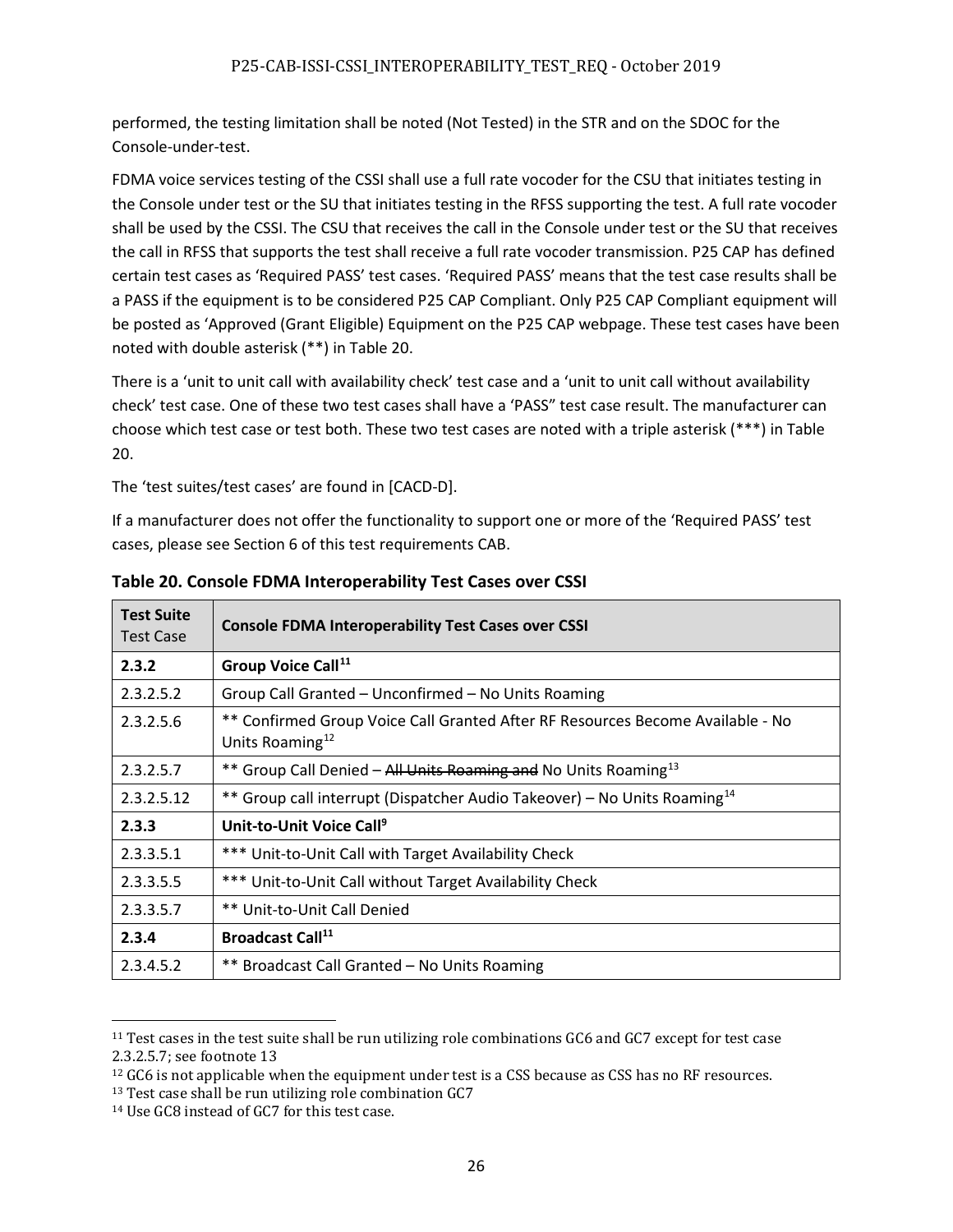| <b>Test Suite</b><br><b>Test Case</b> | <b>Console FDMA Interoperability Test Cases over CSSI</b>                        |
|---------------------------------------|----------------------------------------------------------------------------------|
| 2.3.5                                 | Talk Group Registration <sup>15</sup>                                            |
| 2.3.5.5.2                             | ** Subscriber Unit Permitted to Affiliate with New Talk Group - No Units Roaming |
| 2.3.5.5.4                             | ** Subscriber Unit Denied Affiliation to New Group - No Units Roaming            |
| 2.3.6                                 | Announcement Group Call <sup>11</sup>                                            |
| 2.3.6.5.2                             | ** Announcement Group Call - No Units Roaming                                    |
| 2.3.8                                 | <b>Emergency Group Call</b> <sup>11</sup>                                        |
| 2.3.8.5.2                             | ** Emergency Group Call - No Units Roaming                                       |
| 2.3.8.5.6                             | ** Emergency Group Call request queued - No Units Roaming                        |
| 2.3.8.5.8                             | ** Emergency call request ruthless preemption - No Units Roaming                 |
| 2.3.10                                | Encryption <sup>11</sup>                                                         |
| 2.3.10.5.1                            | ** Call Privacy for Encrypted Call                                               |

## Console Test Requirements for TDMA Voice Services over CSSI

The Console-under-test shall be tested for interoperability in accordance with [CACD-D] and with additional test details found in Section 2 of this document.

Mobile subscriber units and console subscriber units used for testing shall comply with Section 2.4 of this document. Subscriber units used for testing shall be capable of displaying the Talking Party Identification. These test cases have test steps with a PASS CRITERION asking that the Talking Party Identification of the transmitting subscriber unit be verified on the displays of the receiving subscriber units used during the test.

The Console-under-test shall be tested using the test suites / test cases shown in Table 21. If the RFSS supporting the testing was not capable of supporting a test case, and therefore the test case was not performed, the testing limitation shall be noted (Not Tested) in the STR and on the SDOC for the Console-under-test.

TDMA voice services testing of the CSSI shall use a half rate vocoder for the CSU that initiates testing in the Console under test or the SU that initiates testing in the RFSS supporting the test. A half rate vocoder shall be used by the CSSI. The CSU that receives the call in the Console under test or the SU that receives the call in RFSS that supports the test shall receive a half rate vocoder transmission. P25 CAP has defined certain test cases as 'Required PASS' test cases. 'Required PASS' means that the test case results shall be a PASS if the equipment is to be considered P25 CAP Compliant. Only P25 CAP Compliant equipment will be posted as 'Approved (Grant Eligible) Equipment on the P25 CAP webpage. These test cases have been noted with double asterisk (\*\*) in Table 21.

<span id="page-30-0"></span> $\overline{\phantom{a}}$ <sup>15</sup> Test cases in the test suite shall be run utilizing role combination GR1.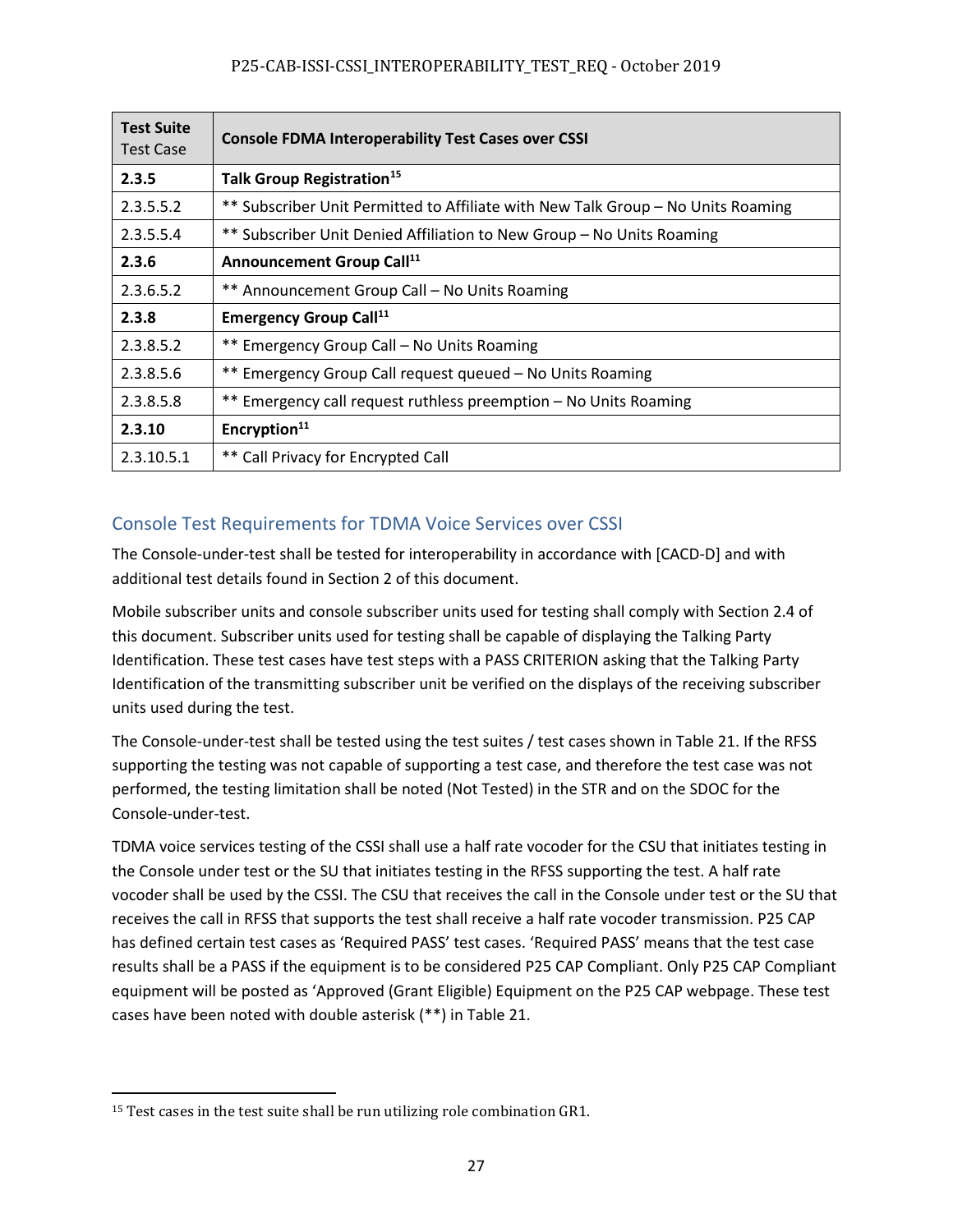There is a 'unit to unit call with availability check' test case and a 'unit to unit call without availability check' test case. One of these two test cases shall have a 'PASS" test case result. The manufacturer can choose which test case or test both. These two test cases are noted with a triple asterisk (\*\*\*) in Table 21.

The 'test suites/test cases' are found in [CACD-D].

If a manufacturer does not offer the functionality to support one or more of the 'Required PASS' test cases, please see Section 6 of this test requirements CAB.

| <b>Test Suite</b><br><b>Test Case</b> | <b>Console TDMA Interoperability Test Cases over CSSI</b>                                                     |
|---------------------------------------|---------------------------------------------------------------------------------------------------------------|
| 2.3.2                                 | Group Voice Call <sup>11</sup>                                                                                |
| 2.3.2.5.2                             | Group Call Granted - Unconfirmed - No Units Roaming                                                           |
| 2.3.2.5.6                             | ** Confirmed Group Voice Call Granted After RF Resources Become Available - No<br>Units Roaming <sup>12</sup> |
| 2.3.2.5.12                            | ** Group call interrupt (Dispatcher Audio Takeover) - No Units Roaming <sup>14</sup>                          |
| 2.3.3                                 | Unit-to-Unit Voice Call <sup>9</sup>                                                                          |
| 2.3.3.5.1                             | *** Unit-to-Unit Call with Target Availability Check                                                          |
| 2.3.3.5.5                             | *** Unit-to-Unit Call without Target Availability Check                                                       |
| 2.3.4                                 | <b>Broadcast Voice Call</b> <sup>11</sup>                                                                     |
| 2.3.4.5.2                             | ** Broadcast Call Granted - No Units Roaming                                                                  |
| 2.3.5                                 | Talk Group Registration <sup>15</sup>                                                                         |
| 2.3.5.5.2                             | ** Subscriber Unit Permitted to Affiliate with New Talk Group - No Units Roaming                              |
| 2.3.6                                 | Announcement Group Call <sup>11</sup>                                                                         |
| 2.3.6.5.2                             | ** Announcement Group Call - No Units Roaming                                                                 |
| 2.3.8                                 | <b>Emergency Group Call</b> <sup>11</sup>                                                                     |
| 2.3.8.5.2                             | ** Emergency Group Call - No Units Roaming                                                                    |
| 2.3.8.5.6                             | ** Emergency Group Call request queued - No Units Roaming                                                     |
| 2.3.8.5.8                             | ** Emergency call request ruthless preemption - No Units Roaming                                              |
| 2.3.10                                | Encryption <sup>11</sup>                                                                                      |
| 2.3.10.5.1                            | ** Call Privacy for Encrypted Call                                                                            |

**Table 21. Console TDMA Interoperability Test Cases over CSSI**

## **6 Waivers**

DHS S&T will accept requests for 'Required PASS' test cases waivers when the manufacturer has not developed the ISSI functionality to support the test case and the manufacturer does not offer a similar non-P25 feature in place of the P25 Standard feature.